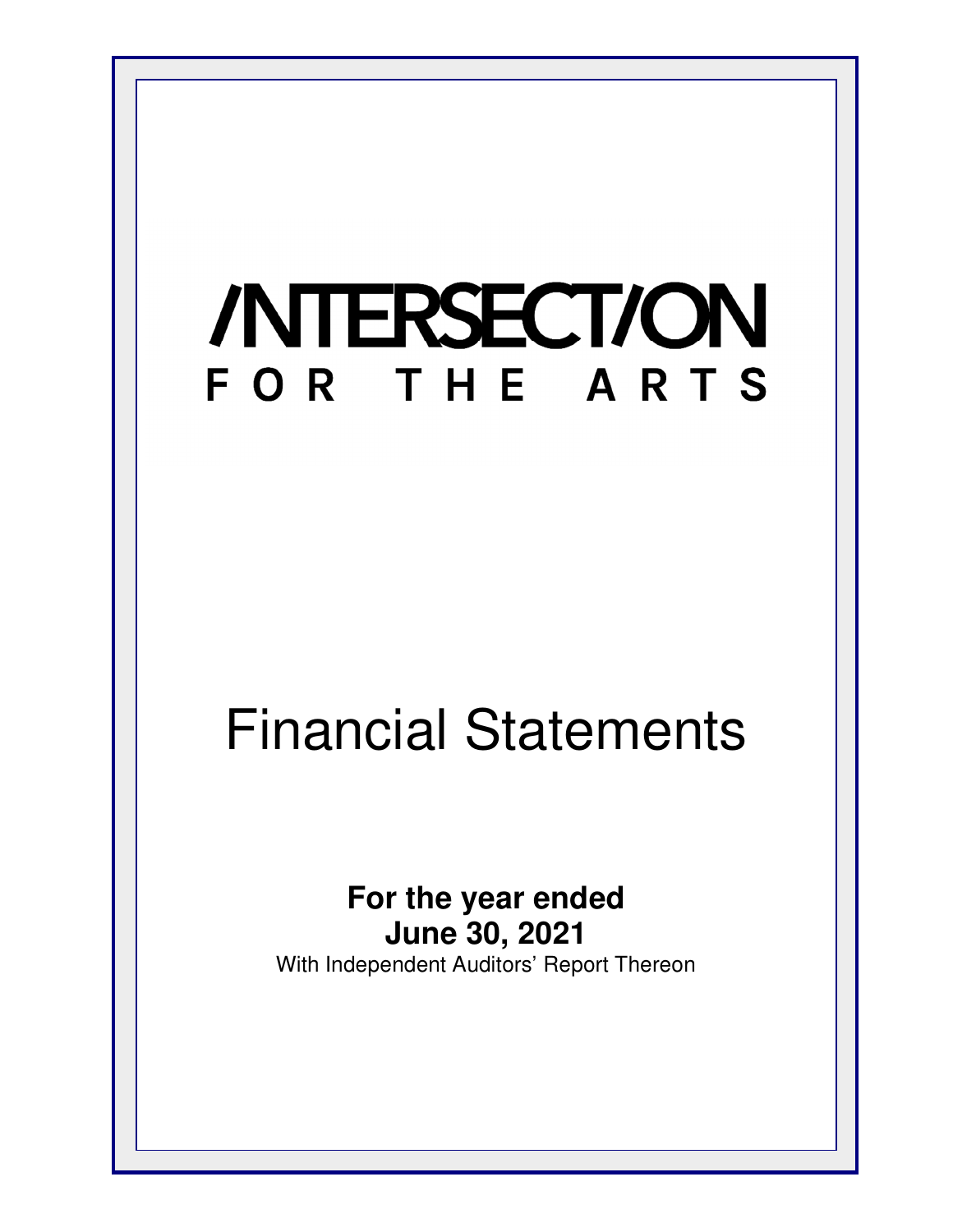**(A California Not-for-Profit Corporation)** 

## **About Intersection for the Arts:**

Founded in the early 1960's and incorporated in 1965, Intersection for the Arts provides artists with resources in order to grow. Intersection's programs emphasize relationships, collaboration, and process. Intersection works with hundreds of artists and arts organizations throughout the Bay Area, providing resources, cultural space, and community to develop sustainable practices.

| Board of Directors 2020-2021                                                                                                                                                                                                                      |                       |                           |                                                                                                                                                                                                                               |  |  |  |
|---------------------------------------------------------------------------------------------------------------------------------------------------------------------------------------------------------------------------------------------------|-----------------------|---------------------------|-------------------------------------------------------------------------------------------------------------------------------------------------------------------------------------------------------------------------------|--|--|--|
| <b>Name</b>                                                                                                                                                                                                                                       |                       |                           | <b>Position</b>                                                                                                                                                                                                               |  |  |  |
| <b>Scott Flicker</b><br>Norman Shih<br>Pavan Singh<br>Renee Baldocchi<br>Marla Betsch<br><b>Maddy Clifford</b><br>Helen Gong<br>Grace Liu<br><b>April McGill</b><br>Arjo Mozumder<br><b>Michael Orange</b><br><b>Chelsea Samuel</b><br>Wengi Shao |                       |                           | Chair<br>Secretary<br>Treasurer<br><b>Director</b><br><b>Director</b><br><b>Director</b><br><b>Director</b><br><b>Director</b><br><b>Director</b><br><b>Director</b><br><b>Director</b><br><b>Director</b><br><b>Director</b> |  |  |  |
|                                                                                                                                                                                                                                                   | <b>Randy Rollison</b> | <b>Executive Director</b> |                                                                                                                                                                                                                               |  |  |  |

# **Intersection for the Arts**  1446 Market Street San Francisco, California 94102 415-626-2787 Web Site Address: www.theintersection.org

 **Information**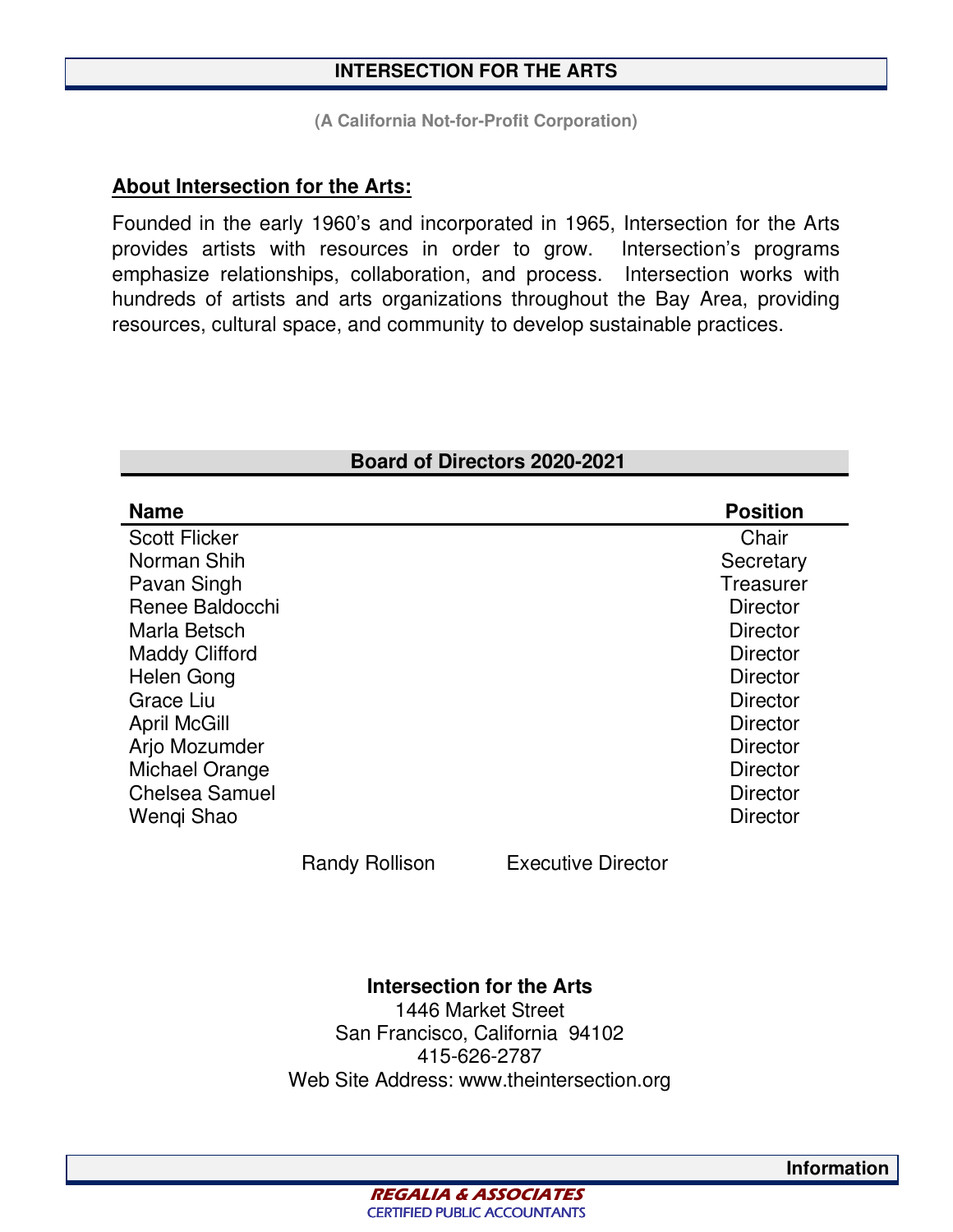**(A California Not-for-Profit Corporation)** 

# **Contents**

|                                                   | <b>Page</b>    |
|---------------------------------------------------|----------------|
| <b>Independent Auditors' Report</b>               |                |
| <b>Audited Financial Statements:</b>              |                |
| <b>Statement of Financial Position</b>            | $\overline{2}$ |
| Statement of Activities and Changes in Net Assets | 3              |
| <b>Statements of Cash Flows</b>                   | 4              |
| <b>Statement of Functional Expenses</b>           | 5              |
| <b>Notes to Financial Statements</b>              | $6 - 16$       |

**Information**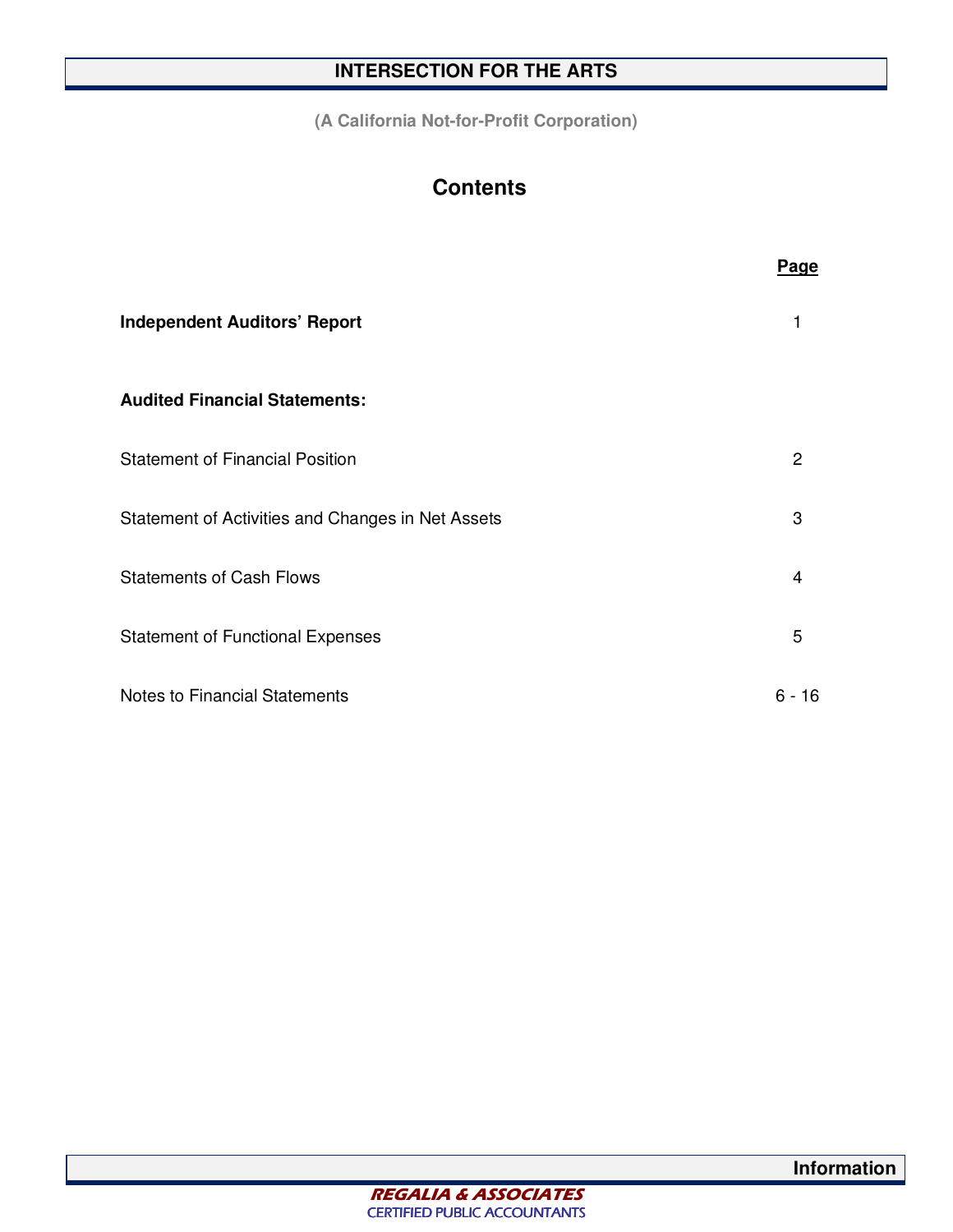

CERTIFIED PUBLIC ACCOUNTANTS 103 TOWN & COUNTRY DRIVE, SUITE K, DANVILLE, CALIFORNIA 94526 DOUGLAS REGALIA, CPA DANA CHAVARRIA, CPA LISA PARKER, CPA [inactive] **TRICIA WILSON VALERIE REGALIA, CPA** JEANNINE REGALIA, CPA LISA CLOVEN, CPA **WENDY THOMAS, CPA** JENNY SO, CPA **SUSAN REGALIA, CPA JENNIFER JENSEN** RACHEL BERGER, CPA WWW.MRCPA.COM OFFICE: 925.314.0390 **SHANNON MORELLI, CPA** 

# **INDEPENDENT AUDITORS' REPORT**

#### **The Board of Directors Intersection for the Arts**

We have audited the accompanying financial statements of Intersection for the Arts (a California Not-For-Profit Corporation) which comprise the statement of financial position as of June 30, 2021, and the related statements of activities and changes in net assets, cash flows and functional expenses for the year then ended, and the related notes to the financial statements.

#### **Management's Responsibility for the Financial Statements**

Management is responsible for the preparation and fair presentation of these financial statements in accordance with accounting principles generally accepted in the United States of America; this includes the design, implementation, and maintenance of internal control relevant to the preparation and fair presentation of financial statements that are free from material misstatement, whether due to fraud or error.

#### **Auditors' Responsibility**

Our responsibility is to express an opinion on these financial statements based on our audit. We conducted our audit in accordance with auditing standards generally accepted in the United States of America. Those standards require that we plan and perform the audit to obtain reasonable assurance about whether the financial statements are free from material misstatement.

An audit involves performing procedures to obtain audit evidence about the amounts and disclosures in the financial statements. The procedures selected depend on the auditors' judgment, including the assessment of the risks of material misstatement of the financial statements, whether due to fraud or error. In making those risk assessments, the auditor considers internal control relevant to the entity's preparation and fair presentation of the financial statements in order to design audit procedures that are appropriate in the circumstances, but not for the purpose of expressing an opinion on the effectiveness of the entity's internal control. Accordingly, we express no such opinion. An audit also includes evaluating the appropriateness of accounting policies used and the reasonableness of significant accounting estimates made by management, as well as evaluating the overall presentation of the financial statements.

We believe that the audit evidence we have obtained is sufficient and appropriate to provide a basis for our audit opinion.

#### **Opinion**

In our opinion, the financial statements referred to above present fairly, in all material respects, the financial position of Intersection for the Arts as of June 30, 2021, and the changes in its net assets and its cash flows for the year then ended in accordance with accounting principles generally accepted in the United States of America.

#### **Report on Summarized Comparative Information**

We have previously audited Intersection for the Arts' 2020 financial statements, and we expressed an unmodified audit opinion on those audited financial statements in our report dated April 2, 2021. In our opinion, the summarized comparative information presented herein as of and for the year ended June 30, 2020 is consistent, in all material respects, with the audited financial statements from which it has been derived.

**May 9, 2022 Danville, California** 

Regalia & Associates

**Page 1**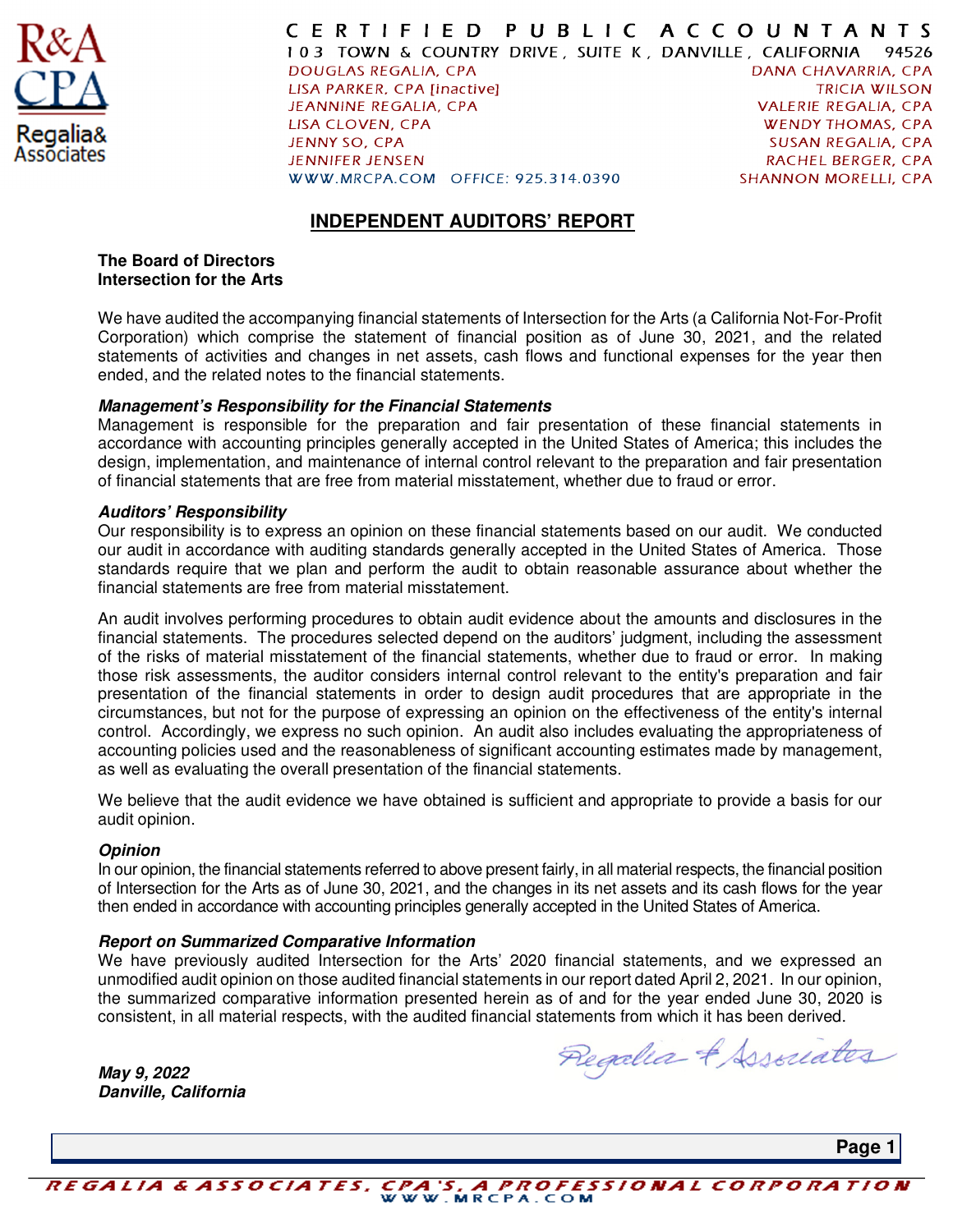#### **Statement of Financial Position**

**June 30, 2021**

*(with Summarized Financial Information for the Year Ended June 30, 2020)*

#### **ASSETS**

|                                     |                   | <b>Fiscally</b> |                   |                   |
|-------------------------------------|-------------------|-----------------|-------------------|-------------------|
|                                     | Core              | Sponsored       |                   |                   |
|                                     | <b>Operations</b> | <b>Projects</b> | <b>Total 2021</b> | <b>Total 2020</b> |
| Current assets:                     |                   |                 |                   |                   |
| Cash and cash equivalents           | \$<br>200,469     | \$4,816,336     | \$5,016,805       | \$3,612,179       |
| Grants and contributions receivable | 6,493             | 256,636         | 263,129           | 385,999           |
| Accounts and other receivables      | 31,941            | 80,475          | 112,416           | 122,943           |
| Prepaid expenses and other assets   | 200,399           | 2,503           | 202,902           | 35,921            |
| Total current assets                | 439,302           | 5,155,950       | 5,595,252         | 4,157,042         |
| Noncurrent assets:                  |                   |                 |                   |                   |
| <b>Deposits</b>                     | 3,549             |                 | 3,549             | 31,174            |
| Right of use asset - premises       | 613,336           |                 | 613,336           | 1,019,751         |
| Property and equipment, net         | 6,059             |                 | 6,059             | 9,088             |
|                                     |                   |                 |                   |                   |

### **LIABILITIES AND NET ASSETS**

\$ 1,062,246 \$ 5,155,950 **\$ 6,218,196** \$ 5,217,055

| <b>Current liabilities:</b>              |               |               |                |               |
|------------------------------------------|---------------|---------------|----------------|---------------|
| Accounts payable and accrued liabilities | \$<br>107,068 | \$<br>382,276 | \$<br>489,344  | \$<br>218,756 |
| Lease payable - current portion          | 104,000       |               | 104,000        | 165,455       |
| Refundable advance - PPP loan            | -             |               | $\blacksquare$ | 140,216       |
| Other refundable advances                |               | 857,978       | 857,978        | 27,084        |
| Deferred revenue                         |               |               |                | 1,500         |
| <b>Total current liabilities</b>         | 211,068       | 1,240,254     | 1,451,322      | 553,011       |
| Lease payable - noncurrent portion       | 508,556       |               | 508,556        | 838,808       |
| <b>Total liabilities</b>                 | 719,624       | 1,240,254     | 1,959,878      | 1,391,819     |
| Net assets:                              |               |               |                |               |
| Without donor restrictions               | 327,622       | 2,878,292     | 3,205,914      | 2,554,750     |
| With donor restrictions                  | 15,000        | 1,037,404     | 1,052,404      | 1,270,486     |
| Total net assets                         | 342,622       | 3,915,696     | 4,258,318      | 3,825,236     |
|                                          | \$1,062,246   | \$5,155,950   | \$6,218,196    | \$5,217,055   |

**See accompanying independent auditors' report and notes to the financial statements Page 2** 

**REGALIA & ASSOCIATES CERTIFIED PUBLIC ACCOUNTANTS**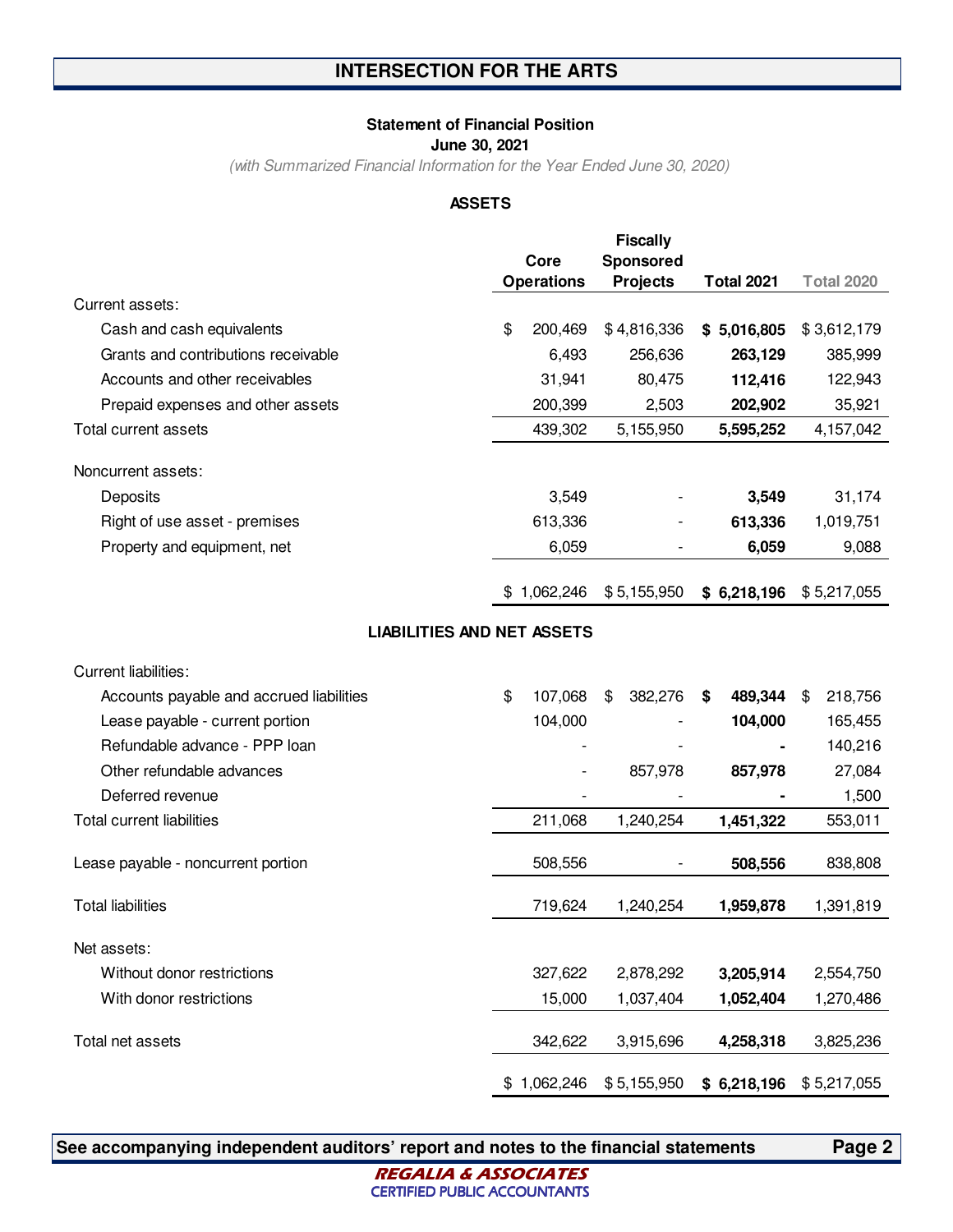#### **Statement of Activities and Changes in Net Assets Year Ended June 30, 2021**

*(with Summarized Financial Information for the Year Ended June 30, 2020)*

|                                       | <b>Without Donor Restrictions</b> |                 |                   | <b>With Donor Restrictions</b> |              |              |
|---------------------------------------|-----------------------------------|-----------------|-------------------|--------------------------------|--------------|--------------|
|                                       |                                   | <b>Fiscally</b> |                   | <b>Fiscally</b>                |              |              |
|                                       | Core                              | Sponsored       | Core              | Sponsored                      | <b>Total</b> | <b>Total</b> |
| Changes in net assets:                | <b>Operations</b>                 | <b>Projects</b> | <b>Operations</b> | <b>Projects</b>                | 2021         | 2020         |
|                                       |                                   |                 |                   |                                |              |              |
| Support:                              |                                   |                 |                   |                                |              |              |
| Government                            | \$<br>161,842                     | 103,304<br>\$   | \$<br>203,340     | \$1,061,764                    | \$1,530,250  | \$1,776,777  |
| Foundation and corporate              |                                   | 471,845         | 20,185            | 912,784                        | 1,404,814    | 1,991,564    |
| Individual                            | 35,527                            | 1,162,006       |                   |                                | 1,197,533    | 1,737,255    |
| Other contributed revenue             |                                   | 30,733          |                   |                                | 30,733       | 41,251       |
| In-kind                               |                                   | 1,000           |                   |                                | 1,000        | 10,875       |
| Transferred in from new fiscally      |                                   |                 |                   |                                |              |              |
| sponsored projects                    |                                   | 123,538         |                   |                                | 123,538      | 39,670       |
| Net assets released from restrictions | 290,525                           | 2,125,630       | (290, 525)        | (2, 125, 630)                  |              |              |
| Total support                         | 487,894                           | 4,018,056       | (67,000)          | (151,082)                      | 4,287,868    | 5,597,392    |
| Revenue:                              |                                   |                 |                   |                                |              |              |
| Fees                                  | 475,614                           | 530,696         |                   | $\overline{\phantom{a}}$       | 1,006,310    | 1,310,800    |
| Fiscal sponsorship fees remitted      |                                   | (467, 313)      |                   |                                | (467, 313)   | (597, 372)   |
| Admissions, sales, and concessions    | 94,967                            | 136,461         |                   |                                | 231,428      | 289,852      |
| Facility charges                      | 93,783                            | 3,125           |                   |                                | 96,908       | 191,442      |
| Advertising                           |                                   | 44,983          |                   |                                | 44,983       | 227,928      |
| Tuition                               | 16,059                            | 4,235           |                   |                                | 20,294       | 25,711       |
| <b>Interest</b>                       | 3                                 | 288             |                   |                                | 291          | 150          |
| Other                                 | 21,705                            | 19,596          |                   |                                | 41,301       | 29,922       |
| Total revenue                         | 702,131                           | 272,071         |                   |                                | 974,202      | 1,478,433    |
| Total support and revenue             | 1,190,025                         | 4,290,127       | (67,000)          | (151,082)                      | 5,262,070    | 7,075,825    |
|                                       |                                   |                 |                   |                                |              |              |
| Expenses:                             |                                   |                 |                   |                                |              |              |
| Program                               | 831,576                           | 3,079,375       |                   |                                | 3,910,951    | 5,318,798    |
| General and administrative            | 303,717                           | 551,078         |                   |                                | 854,795      | 1,460,194    |
| Fundraising                           | 40,589                            | 22,653          |                   |                                | 63,242       | 42,013       |
| Total expenses                        | 1,175,882                         | 3,653,106       |                   |                                | 4,828,988    | 6,821,005    |
|                                       |                                   |                 |                   |                                |              |              |
| Increase (decrease) in net assets     | 14,143                            | 637,021         | (67,000)          | (151,082)                      | 433,082      | 254,820      |
| Net assets at beginning of year       | 345,559                           | 2,209,191       | 82,000            | 1,188,486                      | 3,825,236    | 3,570,416    |
| Net assets at end of year             | 359,702<br>\$                     | \$2,846,212     | 15,000<br>\$      | \$1,037,404                    | \$4,258,318  | \$3,825,236  |

**See accompanying independent auditors' report and notes to the financial statements Page 3** 

**REGALIA & ASSOCIATES CERTIFIED PUBLIC ACCOUNTANTS**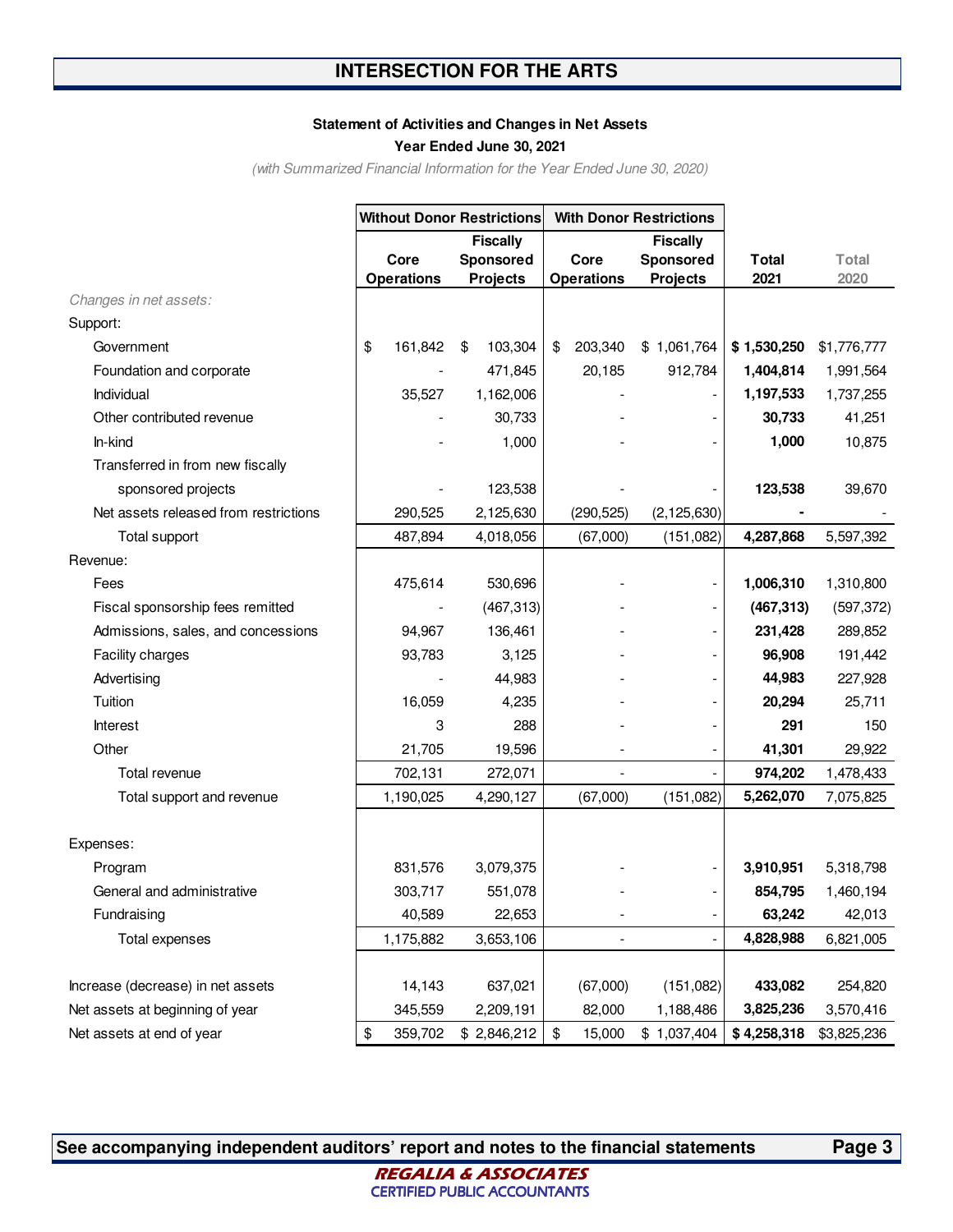#### **Statements of Cash Flows For the Years Ended June 30, 2021 and 2020**

|                                                                    | 2021          |               | 2020        |
|--------------------------------------------------------------------|---------------|---------------|-------------|
| Operating activities:                                              |               |               |             |
| Increase in net assets                                             | \$<br>433,082 | \$            | 254,820     |
| Adjustments to reconcile to cash provided by operating activities: |               |               |             |
| Depreciation expense                                               | 3,029         |               | 3,029       |
| Uncollectible grants                                               |               |               | 52,784      |
| Changes in:                                                        |               |               |             |
| Grants and contributions receivable                                | 122,870       |               | 479,082     |
| Accounts and other receivables                                     | 10,527        |               | (40, 445)   |
| Prepaid expenses and other assets                                  | (166, 981)    |               | 27,059      |
| Deposits                                                           | 27,625        |               |             |
| Right of use asset - premises                                      | 406,415       |               | 416,150     |
| Accounts payable and accrued liabilities                           | 270,588       |               | (21, 866)   |
| Refundable advances                                                | 690,678       |               | 167,300     |
| Deferred revenue                                                   | (1,500)       |               | (8, 245)    |
| Cash provided by operating activities                              | 1,796,333     |               | 1,329,668   |
| Financing activities:                                              |               |               |             |
| Principal payments applied to lease payable                        | (391, 707)    |               | (431, 638)  |
| Cash used for financing activities                                 | (391, 707)    |               | (431, 638)  |
| Net increase in cash and cash equivalents                          | 1,404,626     |               | 898,030     |
| Cash and cash equivalents at beginning of year                     | 3,612,179     |               | 2,714,149   |
| Cash and cash equivalents at end of year                           | \$5,016,805   |               | \$3,612,179 |
| Additional cash flow information:                                  |               |               |             |
| State registration taxes paid                                      | \$<br>150     | $\frac{1}{2}$ | 150         |
| Interest paid                                                      | \$<br>Ξ.      | \$            |             |

**See accompanying independent auditors' report and notes to the financial statements Page 4** 

**REGALIA & ASSOCIATES CERTIFIED PUBLIC ACCOUNTANTS**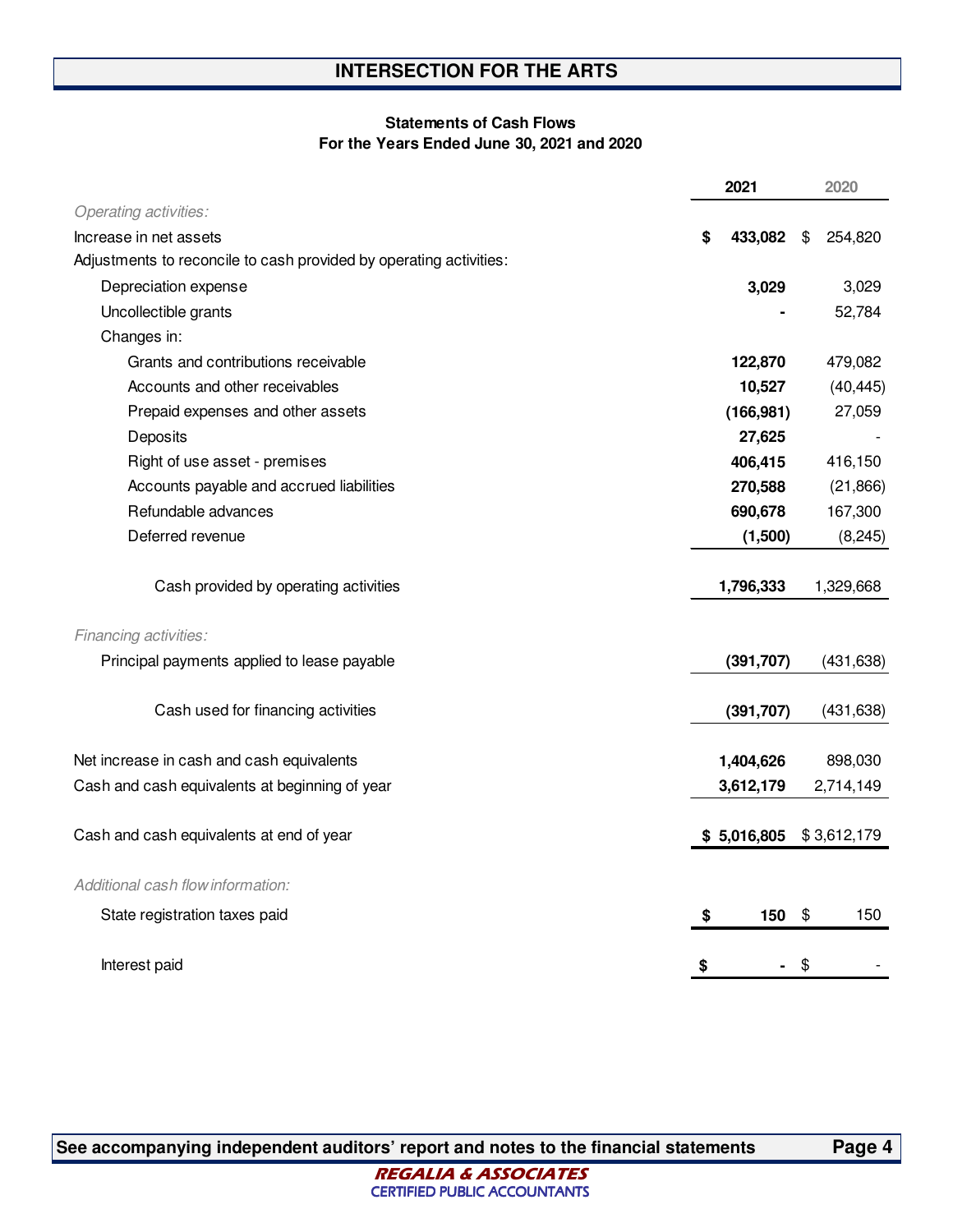# **Statement of Functional Expenses**

#### **Year Ended June 30, 2021**

*(with Summarized Financial Information for the Year Ended June 30, 2020)*

|                                            |               | <b>Core Operations</b> |              |                   |                                                  | <b>Fiscally Sponsored Projects</b> |                          |                       |                            |                         |
|--------------------------------------------|---------------|------------------------|--------------|-------------------|--------------------------------------------------|------------------------------------|--------------------------|-----------------------|----------------------------|-------------------------|
|                                            |               | General                |              | <b>Total</b>      |                                                  | General                            |                          | <b>Total Fiscally</b> |                            |                         |
|                                            |               | and admin-             | Fund-        | Core              |                                                  | and admin-                         | Fund-                    | Sponsored             | <b>Total</b>               | Total                   |
|                                            | Program       | istrative              | raising      | <b>Operations</b> | Program                                          | istrative                          | raising                  | <b>Projects</b>       | 2021                       | 2020                    |
|                                            |               |                        |              |                   |                                                  |                                    |                          |                       |                            |                         |
| Salaries and wages                         | 364,860<br>\$ | 134,685<br>\$          | 23,209<br>\$ | 522,754<br>-\$    | \$<br>938,946 \$                                 |                                    | \$                       | 938,946               | \$<br>1,461,700            | \$<br>696,838           |
| Employee benefits/professional development | 37,094        | 13,488                 | 2,650        | 53,232            | 8,204                                            | 35,425                             |                          | 43,629                | 96,861                     | 92,509                  |
| Payroll taxes and other staffing costs     | 35,327        | 12,617                 | 2,523        | 50,467            | 90,672                                           | 13,112                             | $\blacksquare$           | 103,784               | 154,251                    | 69,877                  |
|                                            | 437,281       | 160,790                | 28,382       | 626,453           | 1,037,822                                        | 48,537                             | $\blacksquare$           | 1,086,359             | 1,712,812                  | 859,224                 |
|                                            |               |                        |              |                   |                                                  |                                    |                          |                       |                            |                         |
| Contract services                          | 151,379       | 44,243                 |              | 195,622           | 1,463,200                                        | 328,118                            | 18,913                   | 1,810,231             | 2,005,853                  | 3,897,781               |
| Depreciation                               |               | 3,029                  |              | 3,029             |                                                  |                                    |                          |                       | 3,029                      | 3,029                   |
| Equipment rental/maintenance               |               | 4,120                  |              | 4,120             | 3,073                                            | 32,758                             | $\blacksquare$           | 35,831                | 39,951                     | 58,577                  |
| Fees, dues and subscriptions               | 5,159         | 7,236                  | $\sim$       | 12,395            | 4,352                                            | 16,436                             | $\blacksquare$           | 20,788                | 33,183                     | 31,021                  |
| Information technology                     | 6,332         | 6,131                  |              | 12,463            | 50,180                                           |                                    | $\blacksquare$           | 50,180                | 62,643                     | 190,737                 |
| In-kind expenses                           |               |                        |              |                   | 1,000                                            |                                    |                          | 1,000                 | 1,000                      | 10,875                  |
| Insurance                                  | 12,170        | 5,216                  |              | 17,386            |                                                  | 12,024                             | $\overline{\phantom{a}}$ | 12,024                | 29,410                     | 38,741                  |
| <b>Miscellaneous</b>                       | 8,332         |                        |              | 8,332             | 900                                              | 25,081                             |                          | 25,981                | 34,313                     | 21,716                  |
| Occupancy                                  | 186,240       | 65,253                 | 12,207       | 263,700           | 100,969                                          | 63,785                             | $\overline{\phantom{a}}$ | 164,754               | 428,454                    | 559,859                 |
| Postage and delivery                       | 2,431         |                        |              | 2,431             | 2,740                                            | 223                                |                          | 2,963                 | 5,394                      | 4,374                   |
| Printing and publications                  | 626           |                        |              | 626               | 98,173                                           | 258                                |                          | 98,431                | 99,057                     | 335,056                 |
| Production expense                         | 3,598         |                        |              | 3,598             | 100,175                                          |                                    |                          | 100,175               | 103,773                    | 189,107                 |
| Promotion and development                  | 1,381         |                        |              | 1,381             | 57,746                                           | 500                                | 300                      | 58,546                | 59,927                     | 40,397                  |
| Return of fiscally sponsored funds         |               |                        |              |                   | 108,103                                          | $\overline{\phantom{a}}$           |                          | 108,103               | 108,103                    | 311,626                 |
| Supplies                                   | 14,952        | 6,976                  |              | 21,928            |                                                  | 19,509                             | 3,440                    | 22,949                | 44,877                     | 53,139                  |
| Telephone                                  | 1,685         | 723                    |              | 2,408             |                                                  | 2,487                              |                          | 2,487                 | 4,895                      | 3,574                   |
| Travel and hospitality                     | 10            |                        |              | 10                | 50,942                                           | 1,362                              |                          | 52,304                | 52,314                     | 159,388                 |
| Uncollectible grants                       |               |                        |              |                   |                                                  |                                    |                          |                       |                            | 52,784                  |
|                                            |               |                        |              |                   |                                                  |                                    |                          |                       |                            |                         |
|                                            |               |                        |              |                   |                                                  |                                    |                          |                       |                            |                         |
| Total expenses                             | $$831,576$ \, |                        |              |                   | 303,717 \$ 40,589 \$ 1,175,882   \$ 3,079,375 \$ |                                    | 551,078 \$ 22,653        |                       | $$3,653,106$   \$4,828,988 | 6,821,005<br>$\sqrt{3}$ |

**See accompanying independent auditors' report and notes to the financial statements Page 5**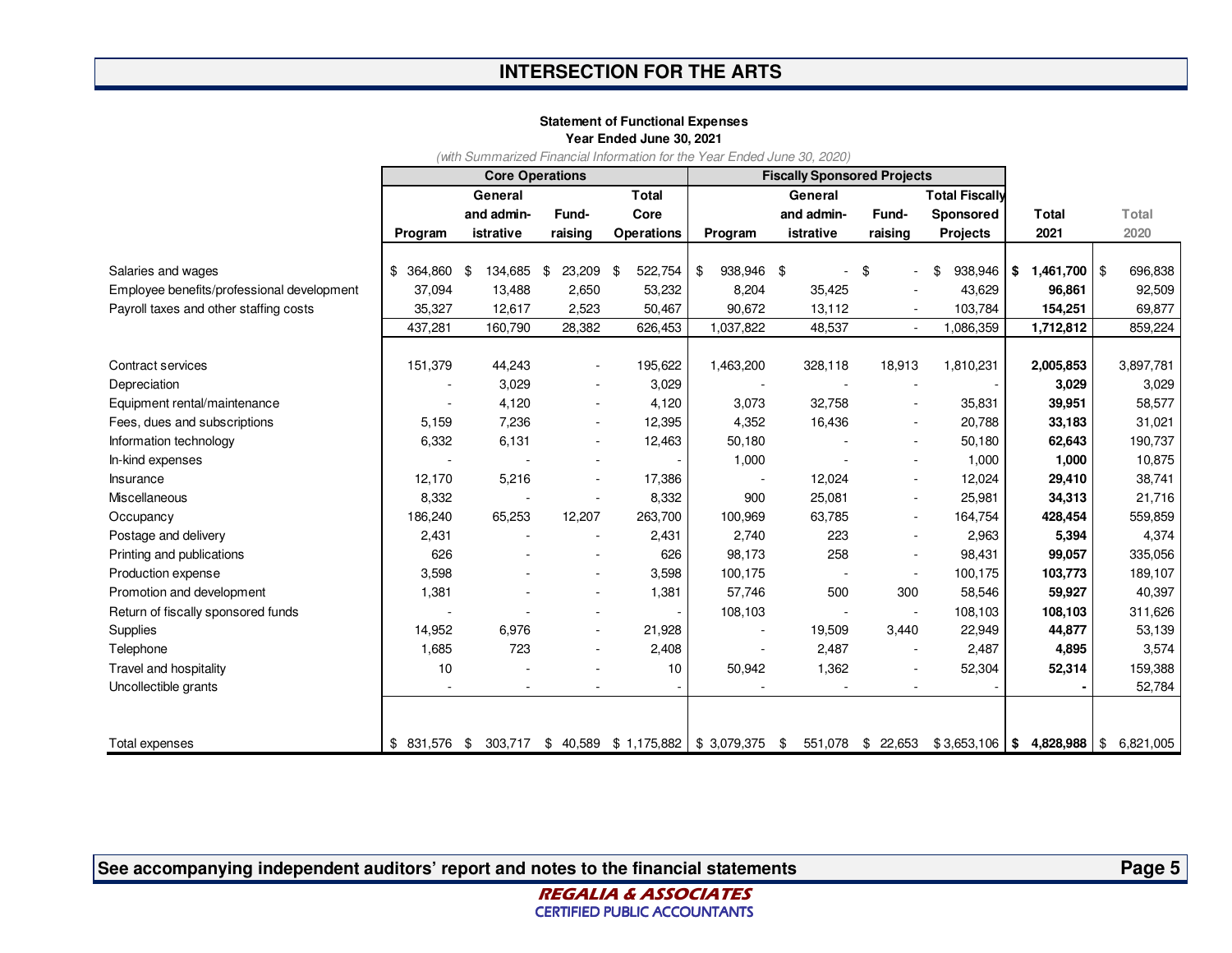#### **1. Organization**

Intersection for the Arts (IFTA) was incorporated in 1965 in California and is a tax-exempt, non-profit corporation which directly supports the creative work of artists through the INTERSECT SF Program, and engages community through artist residencies. IFTA also fiscally sponsors art and cultural projects in the Bay Area across many disciplines-from visual art to performance to arts education and advocacy. Fiscal sponsorship encourages funding agencies and contributors to take risks in financially supporting new projects and emerging artists, ensuring that money is well-managed and spent according to guidelines. IFTA provides assistance in funding, developing and promoting artistic work, as well as providing low-cost office space in San Francisco.

IFTA's staff reviews each potential fiscally sponsored program's (FSP's) application for sponsorship before accepting them as an FSP, verifying that their charitable purpose is consistent with IFTA's nonprofit purpose, that they have viable plans for raising funds, and have a committed project director. At any given time, IFTA sponsors roughly 180 projects, which include projects of limited duration, start-up nonprofit organizations, and others.

All of the financial activity of IFTA's FSPs is combined for financial statement purposes. However, each FSP's funds are accounted for separately in IFTA's books and records. Because of the nature of the business of fiscal sponsorship, IFTA's portfolio of FSPs is volatile, with time-limited projects completing, with maturing projects receiving their own 501(c)(3) status, and with new projects coming on board throughout the year. As such, individual line items may vary considerably from year to year, and typical financial analyses are not always meaningful.

#### **2. Summary of Significant Accounting Policies**

**Basis of Presentation** – The financial statements of IFTA have been prepared on the accrual basis of accounting in accordance with U.S. generally accepted accounting principles ("US GAAP").

**Measure of Operations** – The statement of activities reports all changes in net assets, including changes in net assets from operating and nonoperating activities. Operating activities consist of those items attributable to IFTA's ongoing operations which include a variety of programmatic activities. Nonoperating activities are limited to resources that generate return from interest-bearing deposits and other activities considered to be of a more unusual or nonrecurring nature.

**Comparative Financial Information** - The accompanying financial statements include certain prior-year summarized comparative information in total but not by net asset class or functional category. Such information does not include sufficient detail to constitute a presentation in conformity with US GAAP. Accordingly, such information should be read in conjunction with our audited financial statements for the year ended June 30, 2020, from which the summarized information was derived.

**Cash and Cash Equivalents** – IFTA's cash consists of cash on deposit with banks. Cash equivalents represent money market funds or short-term investments with original maturities of three months or less from the date of purchase.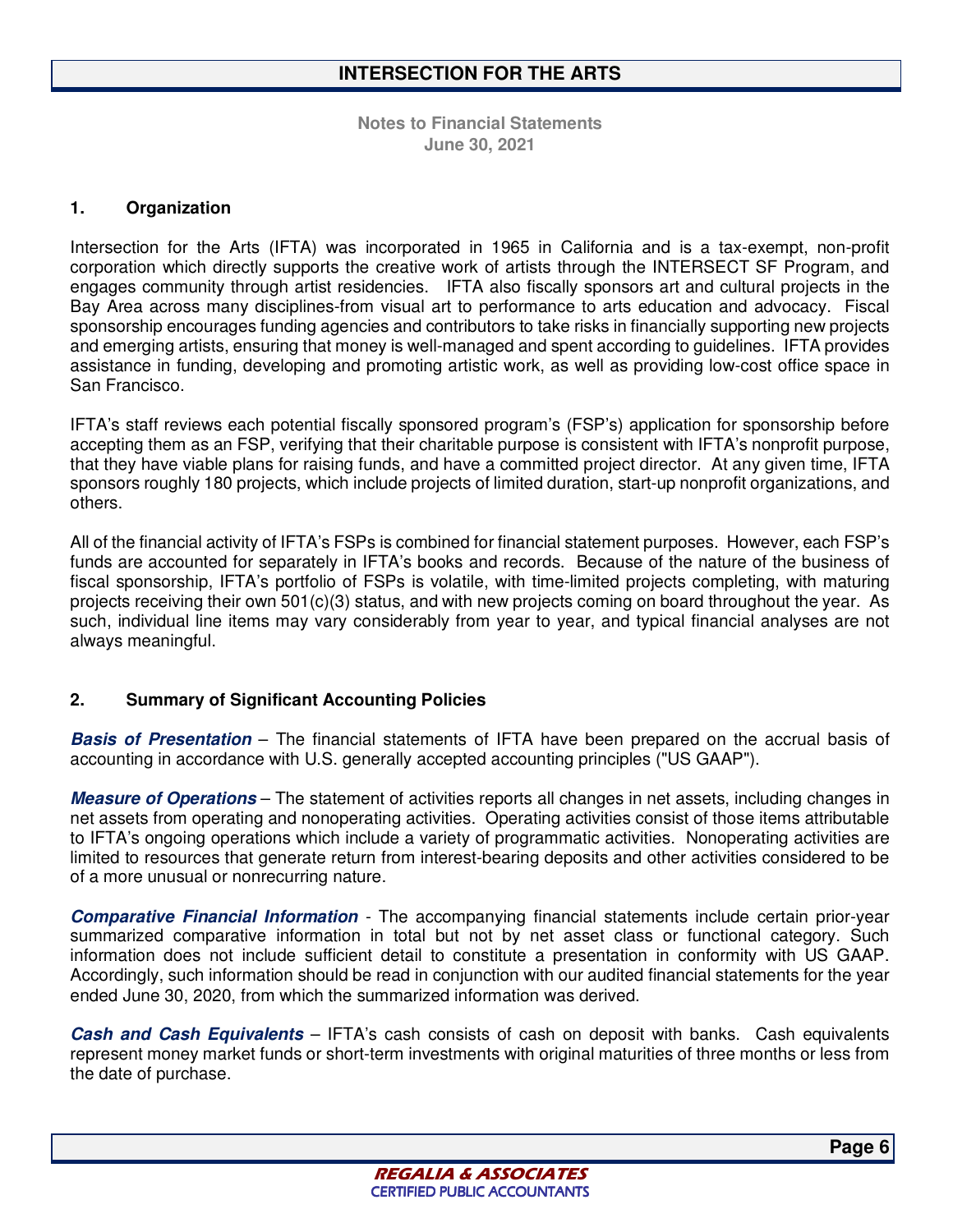#### **2. Summary of Significant Accounting Policies** *(continued)*

**Concentrations of Credit Risk** – Financial instruments that potentially subject IFTA to concentrations of credit risk consist principally of cash and cash equivalents. IFTA maintains its cash and cash equivalents in various bank accounts that, at times, may exceed federally insured limits. IFTA manages deposit concentration risk by placing cash and money market accounts with financial institutions believed to be creditworthy.

To date, IFTA has not experienced losses in any of these accounts. Credit risk associated with accounts receivable and grants receivable is considered to be limited due to high historical collection rates and because substantial portions of the outstanding amounts are due from reputable organizations and foundations supportive of IFTA's mission.

**Use of Estimates** - The preparation of financial statements in conformity with accounting principles generally accepted in the United States of America requires management to make estimates and assumptions that affect certain reported amounts of assets and liabilities at the date of the financial statements and the reported amounts of revenues and expenses during the reported period. Accordingly, actual results could differ from those estimates.

**Reclassifications** – Certain reclassifications of amounts previously reported have been made to the accompanying financial statements to maintain consistency between periods presented. The reclassifications had no impact on previously reported net assets.

**Accounts, Grants and Contributions Receivable** – Unconditional promises to give that are expected to be collected within one year are recorded at net realizable value. Unconditional promises to give that are expected to be collected in future years are recorded at the present value of their estimated future cash flows. The discounts on those amounts are computed using risk-adjusted interest rates applicable to the years in which the promises are received. Discount amortization, if applicable, is included in contribution revenue. Conditional promises to give are not included as support until the conditions are met.

**Property and Equipment** – IFTA's policy is to record acquisitions of property and equipment at cost or, if donated, at fair market value on the date of donation. Depreciation expense is calculated using the straightline method over the estimated useful lives of the assets.

Costs of maintenance and repairs are expensed currently. IFTA reviews the carrying values of all assets for impairment whenever events or circumstances indicate that the carrying value of an asset may not be recoverable from the estimated economic utility and/or future cash flows expected to result from its use and eventual disposition.

**Fair Value Measurements** – Fair value is defined as the price that would be received to sell an asset in the principal or most advantageous market for the asset in an orderly transaction between market participants on the measurement date. Fair value should be based on the assumptions market participants would use when pricing an asset. US GAAP establishes a fair value hierarchy that prioritizes investments based on those assumptions.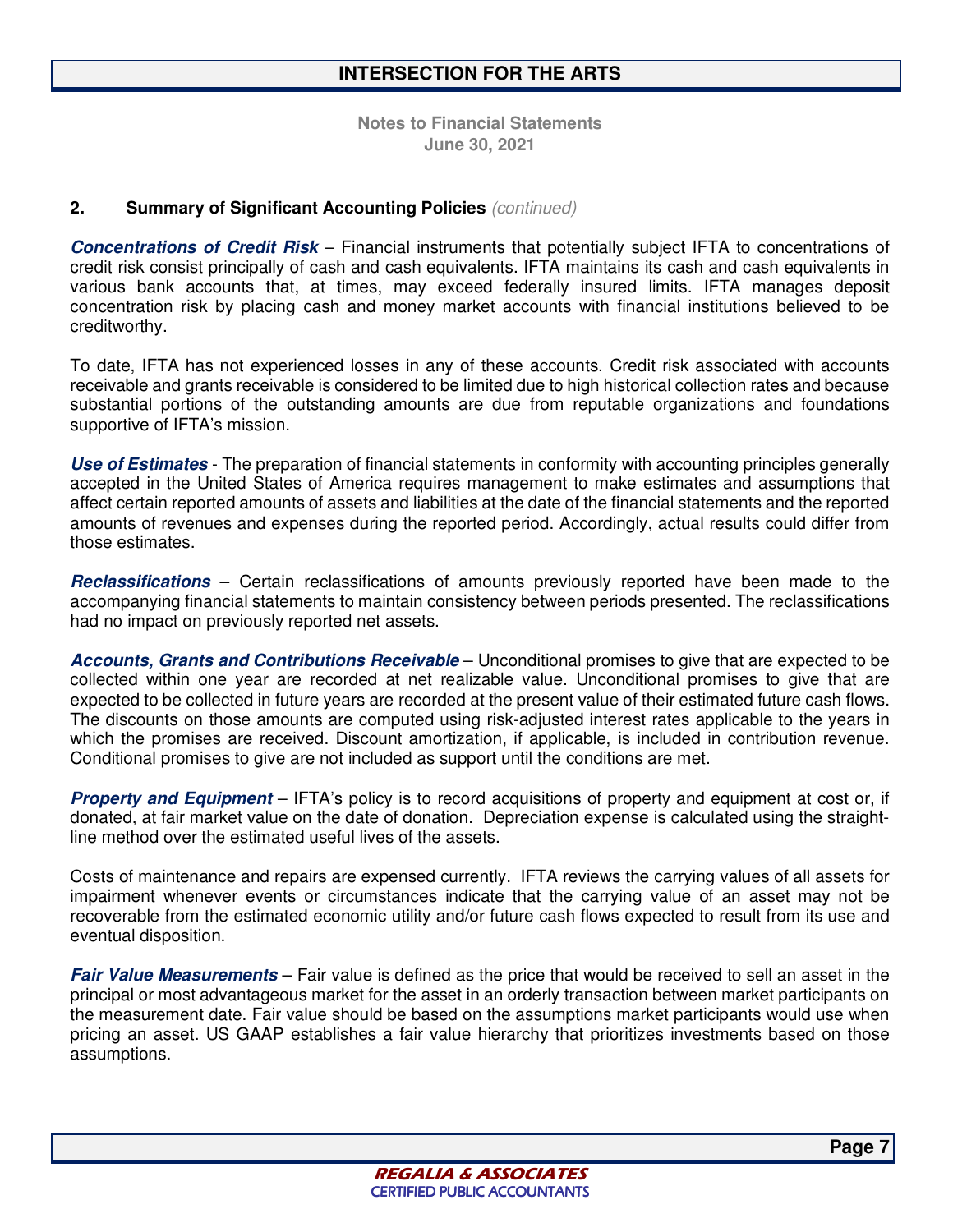#### **2. Summary of Significant Accounting Policies** *(continued)*

**Fair Value Measurements** *(continued)* – The fair value hierarchy gives the highest priority to quoted prices in active markets (observable inputs) and the lowest priority to an entity's assumptions (unobservable inputs). IFTA groups assets at fair value in three levels, based on the markets in which the assets and liabilities are traded and the reliability of the assumptions used to determine fair value. These levels are:

#### Level 1

Unadjusted quoted market prices for identical assets or liabilities in active markets as of the measurement date.

#### Level 2

Other observable inputs, either directly or indirectly, including:

- Quoted prices for similar assets/liabilities in active markets;
- Quoted prices for identical or similar assets in non-active markets;
- Inputs other than quoted prices that are observable for the asset/liability; and,
- Inputs that are derived principally from or corroborated by other observable market data.

#### Level 3

Unobservable inputs that cannot be corroborated by observable market data.

In some cases, the inputs used to measure the fair value of an asset or a liability might be categorized within different levels of the fair value hierarchy. In those cases, the fair value measurement is categorized in its entirety in the same level of the fair value hierarchy as the lowest level input that is significant to the entire measurement. Assessing the significance of a particular input to entire measurement requires judgment, taking into account factors specific to the asset or liability. The categorization of an asset within the hierarchy is based upon the pricing model of the asset and does not necessarily correspond to our assessment of the quality, risk or liquidity profile of the asset or liability.

**Net Assets** - Net assets, revenues, gains, and losses are classified based on the existence or absence of donor or grantor-imposed restrictions. Thus, net assets and changes therein are classified and reported as follows:

#### Net Assets without Donor Restrictions

Net assets without donor restrictions represent funds available for use in general operations and not subject to donor (or certain grantor) restrictions. The governing board has the ability to designate, from net assets without donor restrictions, net assets for an operating reserve or board-designated endowment, but it has opted not to do so as of June 30, 2021 and 2020.

#### Net Assets with Donor Restrictions

Net assets with donor restrictions represent funds subject to donor- (or certain grantor-) imposed restrictions. Some donor-imposed restrictions are temporary in nature, such as those that will be met by the passage of time or other events specified by the donor. Other donor-imposed restrictions can be perpetual in nature, where the donor stipulates that such resources be maintained in perpetuity. Gifts of long-lived assets and gifts of cash restricted for the acquisition of long-lived assets are recognized as revenue when the assets are placed in service. Donor-imposed restrictions are released when a restriction expires, that is, when the stipulated time has elapsed, when the stipulated purpose for which the resource was restricted has been fulfilled, or both.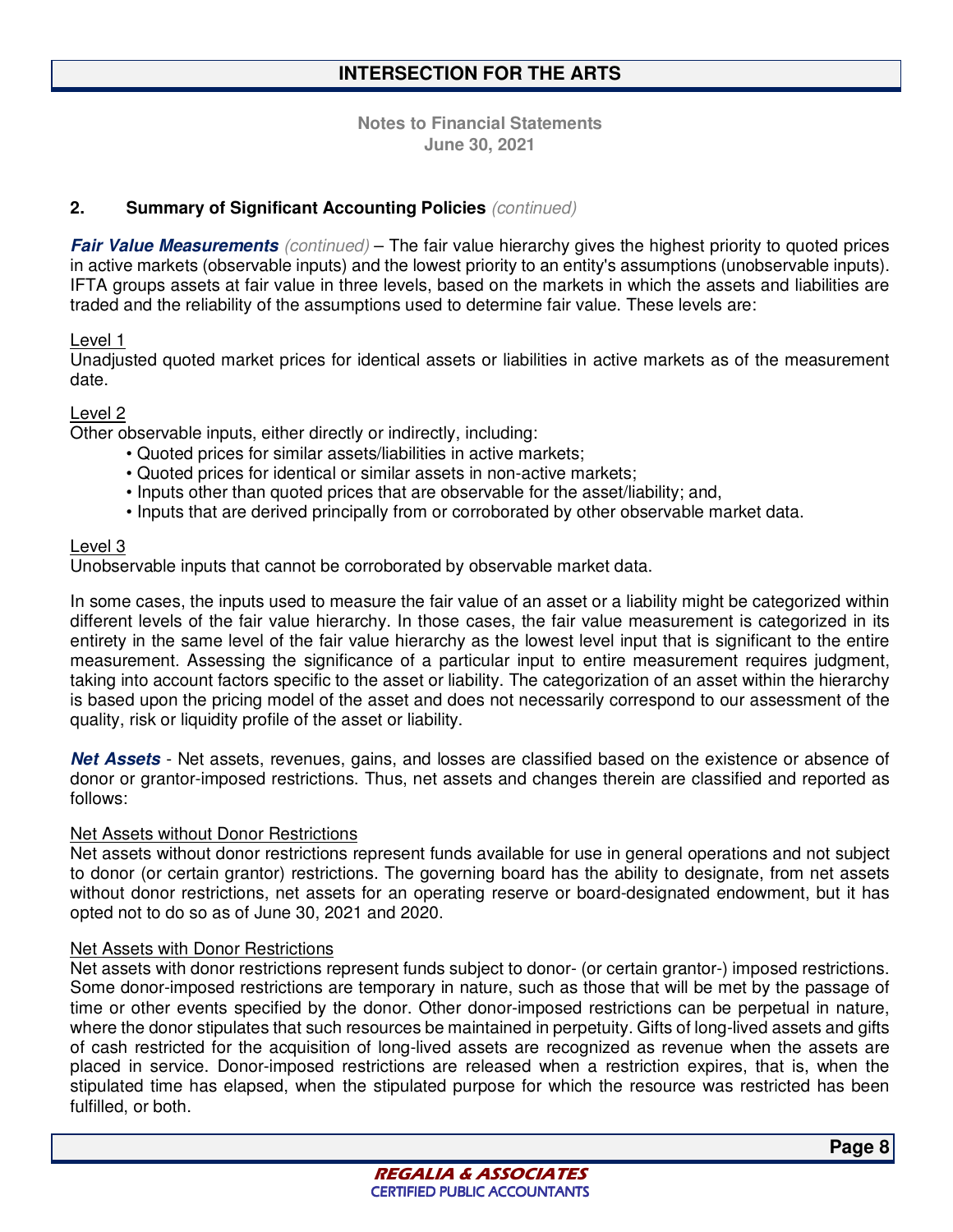#### **2. Summary of Significant Accounting Policies** *(continued)*

**Donated Services and In-Kind Contributions** – Contributed services and costs are reflected at the fair value of the contribution received. The contributions of services and costs are recognized if they (a) create or enhance nonfinancial assets or (b) require specialized skills that are provided by individuals possessing those skills and would typically need to be purchased if not provided by donation.

Volunteers contribute significant amounts of time to program services, administration, and fundraising and development activities; however, the financial statements do not reflect the value of these contributed services because they do not meet recognition criteria prescribed by generally accepted accounting principles.

**Functional Allocation of Expenses** - The costs of providing program and other activities have been summarized on a functional basis in the statements of activities in accordance with the requirements of *ASU 2016-14 Not-for-Profit Entities (Topic 958) – Presentation of Financial Statements of Not-for-Profit Entities*, which requires IFTA to report expenses by their natural classification. Every natural expense must be broken out into individual functional categories on an analysis of expenses by their nature and function. Accordingly, certain costs have been allocated among services and supporting services benefited. Such allocations are determined by management on an equitable basis. A majority of expenses (such as salaries and wages, payroll taxes, employee benefits, insurance, occupancy and other overhead) have been allocated based on time and effort using IFTA's payroll allocations. Other expenses (such as contract services and other direct costs) have been allocated in accordance with the specific services received.

**Revenue and Revenue Recognition** - Revenue is recognized in accordance with authoritative guidance, including *ASU 2018-08, Not-for-Profit Entities (Topic 958)* and *ASU No. 2014-09, Revenue from Contracts with Customers (Topic 606)*. Contributions are recognized when cash, securities or other assets, an unconditional promise to give, or notification of a beneficial interest is received. Conditional promises to give are not recognized until the conditions on which they depend have been substantially met. When applicable, revenue earned under a contractual arrangement (an "exchange transaction") is recognized when earned and therefore measured as services are provided. Contributions received are recorded as net assets without donor restrictions or net assets with donor restrictions, depending on the existence and/or nature of any donorimposed restrictions.

IFTA has adopted *Accounting Standards Update (ASU) No. 2014-09 – Revenue from Contracts with Customers (Topic 606)*, as amended, as management believes the standard improves the usefulness and understandability of its financial reporting. Analysis of various provisions of this standard resulted in no significant changes in the way IFTA recognizes revenue, and therefore no changes to the previously issued audited financial statements were required on a retrospective basis. The presentation and disclosures of revenue have been enhanced in accordance with the standard.

**Income Taxes** – IFTA is organized as a California nonprofit corporation and has been recognized by the IRS as exempt from federal income taxes under IRC Section 501(a) as organizations described in IRC Section 501(c)(3), qualify for the charitable contribution deduction under IRC Sections 170(b)(1)(A)(vi) and (viii), and has been determined not to be private foundations under IRC Sections 509(a)(1) and (3), respectively. IFTA is required to annually file a Return of Organization Exempt from Income Tax (Form 990) with the IRS. In addition, the entities are subject to income tax on net income that is derived from business activities that are unrelated to their exempt purpose. IFTA files an Exempt Organization Business Income Tax Return (Form 990-T) with the IRS to report its unrelated business taxable income, if any.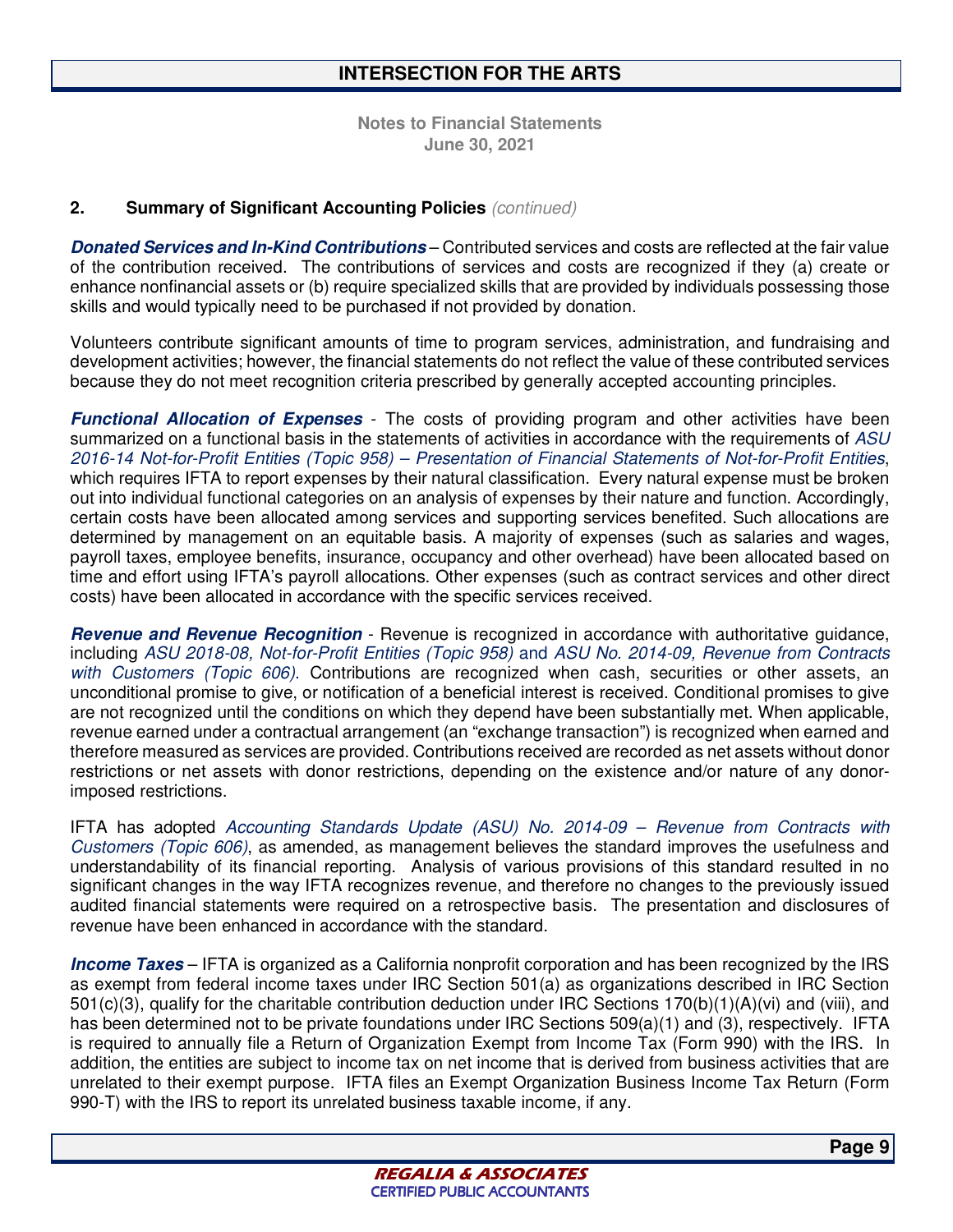#### **2. Summary of Significant Accounting Policies** *(continued)*

**Income Taxes** *(continued)* – IFTA has received notification from the Internal Revenue Service and the State of California that it qualifies for tax-exempt status under Section 501(c)(3) of the Internal Revenue Code and Section 23701d of the California Revenue and Taxation Code. The exemptions are subject to periodic review by the federal and state taxing authorities and management is confident that IFTA continues to satisfy all federal and state statutes in order to qualify for continued tax exemption status.

**Recent and Relevant Accounting Pronouncements** – The following pronouncements represent relevant current accounting guidance applicable to nonprofit organizations:

In August 2016, the FASB issued *ASU 2016-14, Not-for-Profit Entities (Topic 958)* – *Presentation of Financial Statements of Not-for-Profit Entities*. The update addresses the complexity and understandability of net asset classification, deficiencies in information about liquidity and availability of resources, and the lack of consistency in the type of information provided about expenses and investment return. IFTA has adopted ASU 2016-14.

In February 2016, the FASB issued *ASU 2016-02, Leases (Topic 842) Accounting for Leases*, which requires lessees to recognize leases on-balance sheet and disclose key information about leasing arrangements. This new pronouncement is effective for fiscal years beginning after December 15, 2021, but IFTA has elected early implementation. The new standard establishes a right-of-use model (ROU) that requires a lessee to recognize a ROU asset and lease liability on the statement of financial position for all leases with a term longer than 12 months. Leases are classified as finance or operating, with classification affecting the pattern and classification of expense recognition in the statement of activities and changes in net assets.

*ASU 2014-15, Presentation of Financial Statements—Going Concern (Subtopic 205-40) Disclosure of Uncertainties about an Entity's Ability to Continue as a Going Concern*, requires an organization's management to evaluate whether there are conditions and events, considered in the aggregate, that raise substantial doubt about an entity's ability to continue as a going concern within one year after the date that the financial statements are issued (or within one year after the date that the financial statements are available to be issued, when applicable). As of May 9, 2022 (the date of the Independent Auditors' Report), management has made this evaluation and has determined that IFTA has the ability to continue as a going concern.

In June 2018, the FASB issued *ASU 2018-08, Not-for-Profit Entities (Topic 958) – Clarifying the Scope and the Accounting Guidance for Contributions Received and Contributions Made*. The FASB issued this update to clarify and improve the scope and the accounting guidance for contributions received and contributions made. The amendments in this Update should assist entities in (1) evaluating whether transactions should be accounted for as contributions (nonreciprocal transactions) within the scope of Topic 958, Not-for-Profit Entities, or as exchange (reciprocal) transactions subject to other guidance and (2) determining whether a contribution is conditional. Accordingly, IFTA has incorporated these clarifying standards within the audited financial statements.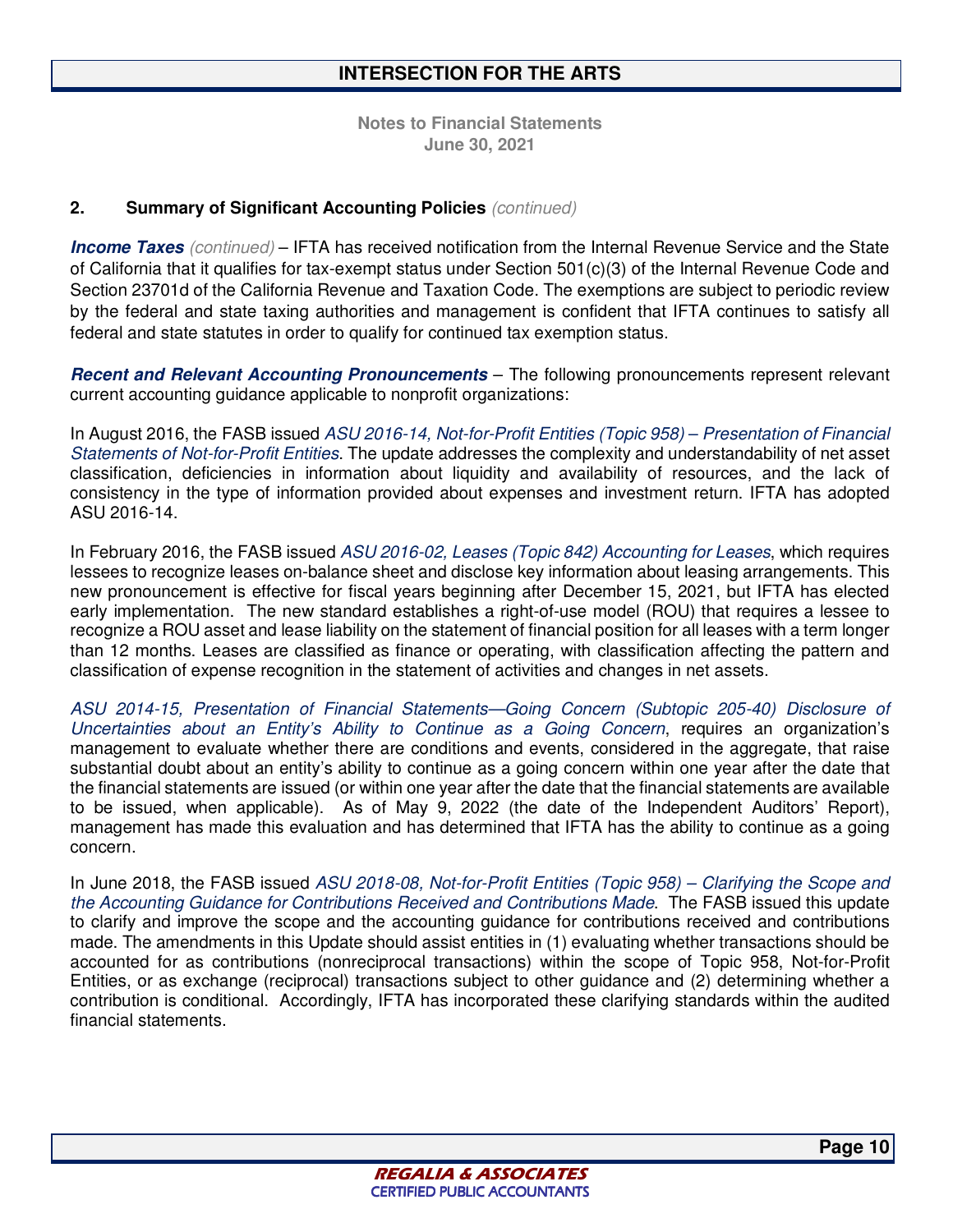**Notes to Financial Statements June 30, 2021** 

#### **3. Cash and Cash Equivalents**

Cash and cash equivalents include all funds in financial institutions (checking, savings and money market) and consist of the following at June 30:

|                                                                     | 2021                      | 2020        |
|---------------------------------------------------------------------|---------------------------|-------------|
| Checking and petty cash (noninterest-bearing)                       | $$4,688,692$ $$3,284,099$ |             |
| Savings (bearing interest at 0.01% per annum at June 30, 2021)      | 297.872                   | 297.842     |
| Money market (bearing interest at 0.01% per annum at June 30, 2021) | 30.241                    | 30,238      |
| Total cash and cash equivalents                                     | \$5,016,805               | \$3,612,179 |

At June 30, 2021, certain accounts exceeded the FDIC insured limit, resulting in \$4,666,805 in funds that were not covered by insurance provided by the federal government. Such financial instruments potentially subject IFTA to concentrations of credit risk. It is the opinion of management that the solvencies of the referenced financial institutions are satisfactorily strong and that IFTA's financial position will not be compromised. IFTA attempts to limit its credit risk associated with cash and cash equivalents by placing all deposits with highly rated corporate and financial institutions.

#### **4. Receivables**

Receivables include grants, contributions, and contractually earned income related to operating activities and various grants made to both IFTA's and the FSPs and consist of the following at June 30:

|                                                 |   | 2021             | 2020    |
|-------------------------------------------------|---|------------------|---------|
| Grants and contributions receivable             |   | 263,129          | 385,999 |
| Contract income receivable<br>Other receivables |   | 111,043<br>1,373 | 122,943 |
| Subtotal: accounts and other receivables        |   | 112,416          | 122,943 |
| Total receivables                               | S | 375,545          | 508,942 |

IFTA uses the direct write-off method with regard to receivables deemed uncollectible. During the year ended June 30, 2020, IFTA recognized \$52,784 in uncollectible grants. There were no uncollectible grants recognized during the year ended June 30, 2021. An allowance for estimated losses has not been established because management believes the grants, contributions, and other receivables are fully collectible based on the financial strength of the particular donors and payers.

#### **5. Liquidity**

IFTA regularly monitors liquidity required to meet its operating needs and other contractual commitments, while also striving to maximize the safeguarding of its available funds. IFTA has various sources of liquidity at its disposal, including cash and cash equivalents and the future collection of receivables. For purposes of analyzing resources available to meet general expenditures over a 12-month period, IFTA considers all expenditures related to its ongoing support of artists to be general expenditures.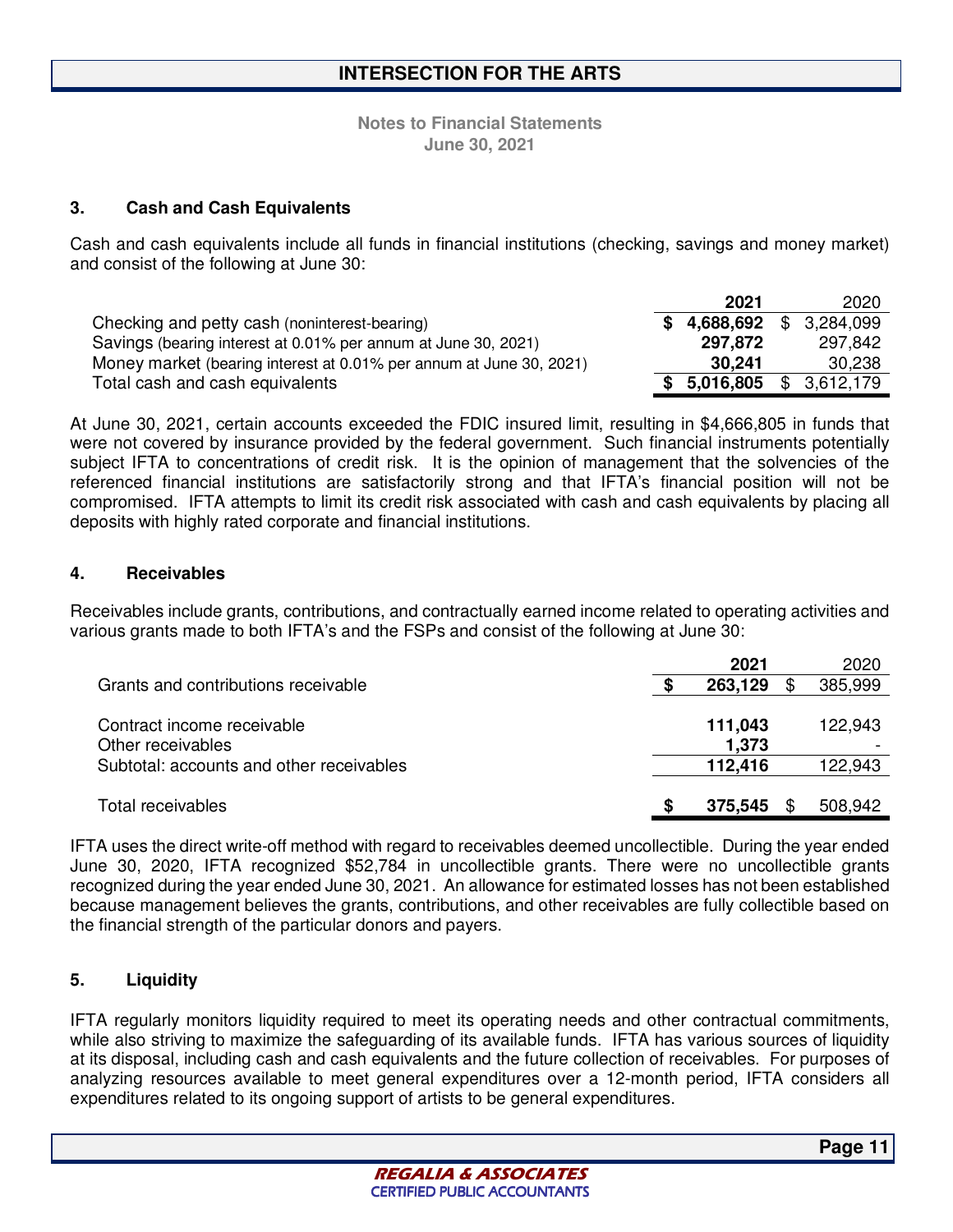#### **5. Liquidity** *(continued)*

In addition to the financial assets available to meet general expenditures over the next 12 months, IFTA operates with a balanced budget and anticipates collecting sufficient revenue to cover general expenditures not covered by donor-restricted resources. Refer to the statement of cash flows which identifies the sources and uses of IFTA's cash and shows positive cash generated by operations for the years ended June 30, 2021 and 2020. The following table shows the total financial assets held by IFTA and the amounts of those financial assets readily available within one year of the balance sheet date to meet general expenditures:

|                                                              |   | 2021        | 2020                  |
|--------------------------------------------------------------|---|-------------|-----------------------|
| Cash and cash equivalents                                    | S | 5,016,805   | \$3,612,179           |
| Grants and contributions receivable                          |   | 263,129     | 385,999               |
| Accounts and other receivables                               |   | 112,416     | 122,943               |
| Less: amounts not available to be used within one year:      |   |             |                       |
| Net assets with donor restrictions for programs and projects |   | (1,037,404) | (1,205,486)           |
| Financial assets available to meet general expenditures      |   |             |                       |
| over the next twelve months                                  |   |             | 4,354,946 \$2,915,635 |

Much of the support that IFTA receives is restricted by donors. Because donor restrictions require resources to be used in a particular manner or in a future period, IFTA must maintain sufficient resources to meet those responsibilities to its donors. Thus, financial assets may not be available for general expenditure within one year. As part of IFTA's liquidity management, it has a policy to structure its financial assets to be available as its general expenditures, liabilities, and other obligations become due.

#### **6. Property and Equipment**

Property and equipment consist of the following at June 30:

|                                | 2021    | 2020    |
|--------------------------------|---------|---------|
| Furniture and fixtures         | 15.146  | 15,146  |
| Less: accumulated depreciation | (9,087) | (6,058) |
| Property and equipment, net    | 6.059   | 9,088   |

Depreciation expense amounted to \$3,029 for each of the years ended June 30, 2021 and 2020.

#### **7. Deferred Revenue**

Deferred revenue of \$1,500 at June 30, 2020 represents funds received under binding contracts in advance for future activities to be held during the following fiscal year. Such amounts have been reflected as shortterm liabilities and will be classified as earned revenue on the statement of activities and changes in net assets in the subsequent fiscal period. There was no deferred revenue at June 30, 2021.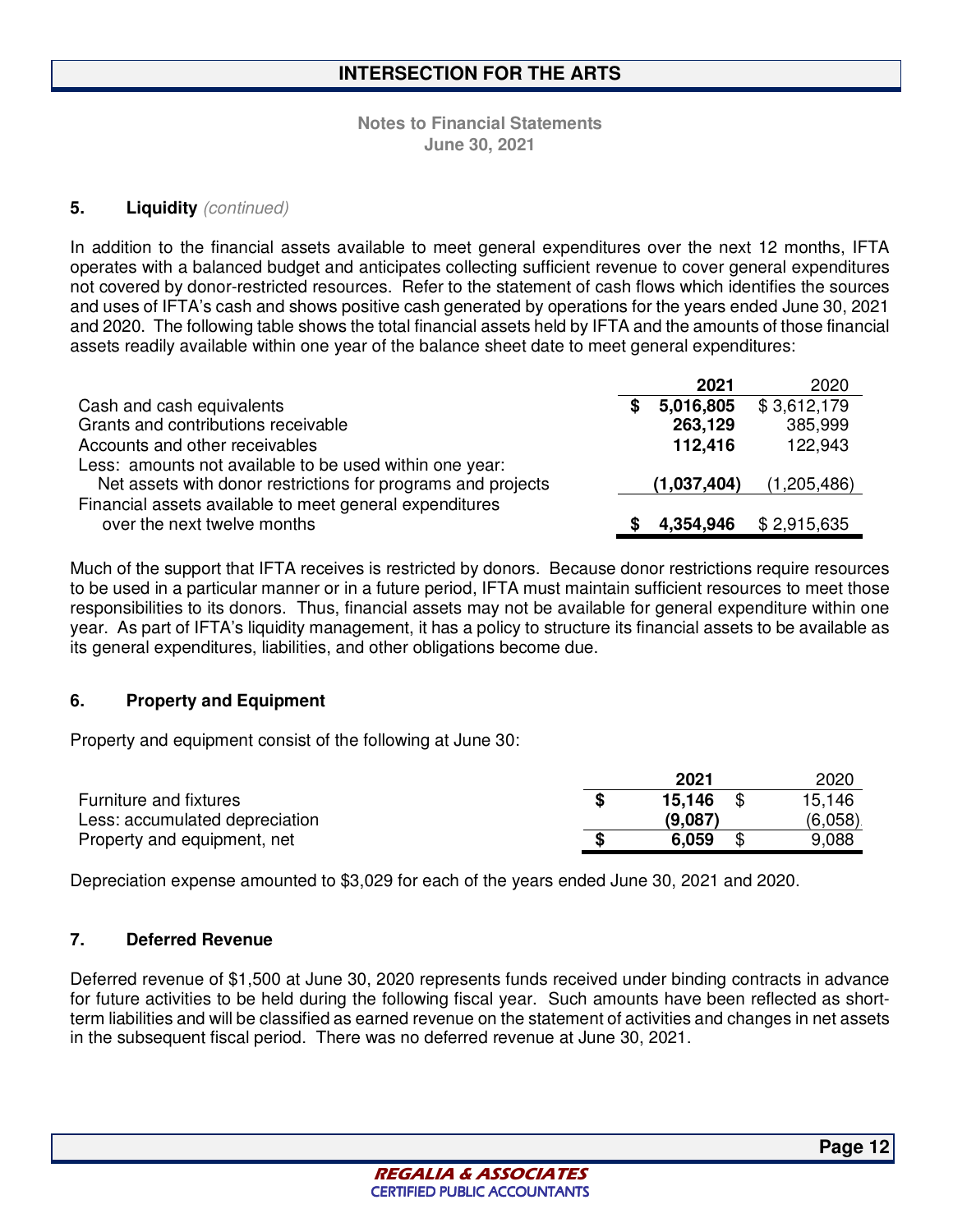#### **8. Lease Commitments and Right of Use Asset - Premises**

IFTA leases its corporate office premises in San Francisco under an operating lease agreement which expires November 30, 2023. The lease requires a monthly rental payment of \$29,307 as of June 30, 2021, with stipulated increases of 3% each December 1. IFTA is responsible for its share of operating expenses, including maintenance and utilities. During both the years ended June 30, 2021 and 2020, IFTA negotiated reduced rental payments ranging between zero and 50% of the full lease amount in response to the COVID-19 pandemic. These reduced rental payments were in effect from September 2020 to June 2022. The building was sold in April 2021, and the terms of the lease carried over to the new owner. The original owner retained the full security deposit of \$27,625. This amount is included in rent expense for the year ended June 30, 2021.

IFTA also leases certain office equipment under a separate rental contract expiring July 2023. From time to time, IFTA and its fiscally sponsored projects rent performance halls, practice space, and office space under specific usage agreements and are obligated to pay rent based upon the contracts.

In accordance with *ASU 2016-02, Leases*, IFTA is required to reflect the present value of future operating lease payments (discounted at an appropriate borrowing rate) as a "Right of Use" asset and a corresponding lease liability. Accordingly, IFTA has recorded a total lease liability in the amount of \$612,556 and \$1,004,263 at June 30, 2021 and 2020, respectively, for its office space (split between the current amount of \$104,000 and noncurrent amount of \$508,556 at June 30, 2021) and a corresponding right of use asset for the premises in the amount of \$613,336 and \$1,019,751 at June 30, 2021 and 2020, respectively. The weighted average discount rate associated with the calculation of the present value of the future lease payments was 4.0%, which represents an estimate of IFTA's incremental borrowing rate.

Future minimum rental payments under all operating leases extending beyond one year are as follows at June 30, 2021:

| Year ending June 30, 2022 | 128,915 |
|---------------------------|---------|
| Year ending June 30, 2023 | 371,399 |
| Year ending June 30, 2024 | 155,695 |

Rent expense for the offices and performance spaces amounted to \$409,669 and \$528,718 for the years ended June 30, 2021 and 2020, respectively, and these amounts are included with occupancy expense on the statement of functional expenses.

#### **9. Refundable Advances**

During May 2020, IFTA received \$140,216 in a forgivable loan under the Small Business Administration (SBA) Paycheck Protection Program ("PPP"). Congress established the PPP to provide relief to small businesses during the coronavirus pandemic as part of the \$2 trillion Coronavirus Aid, Relief, and Economic Security (CARES) Act, P.L. 116-136. This legislation authorized the United States Treasury Department to use the SBA's 7(a) small business lending program to fund loans of up to \$10 million per borrower that qualifying entities can spend to cover payroll, interest, rent, and utilities.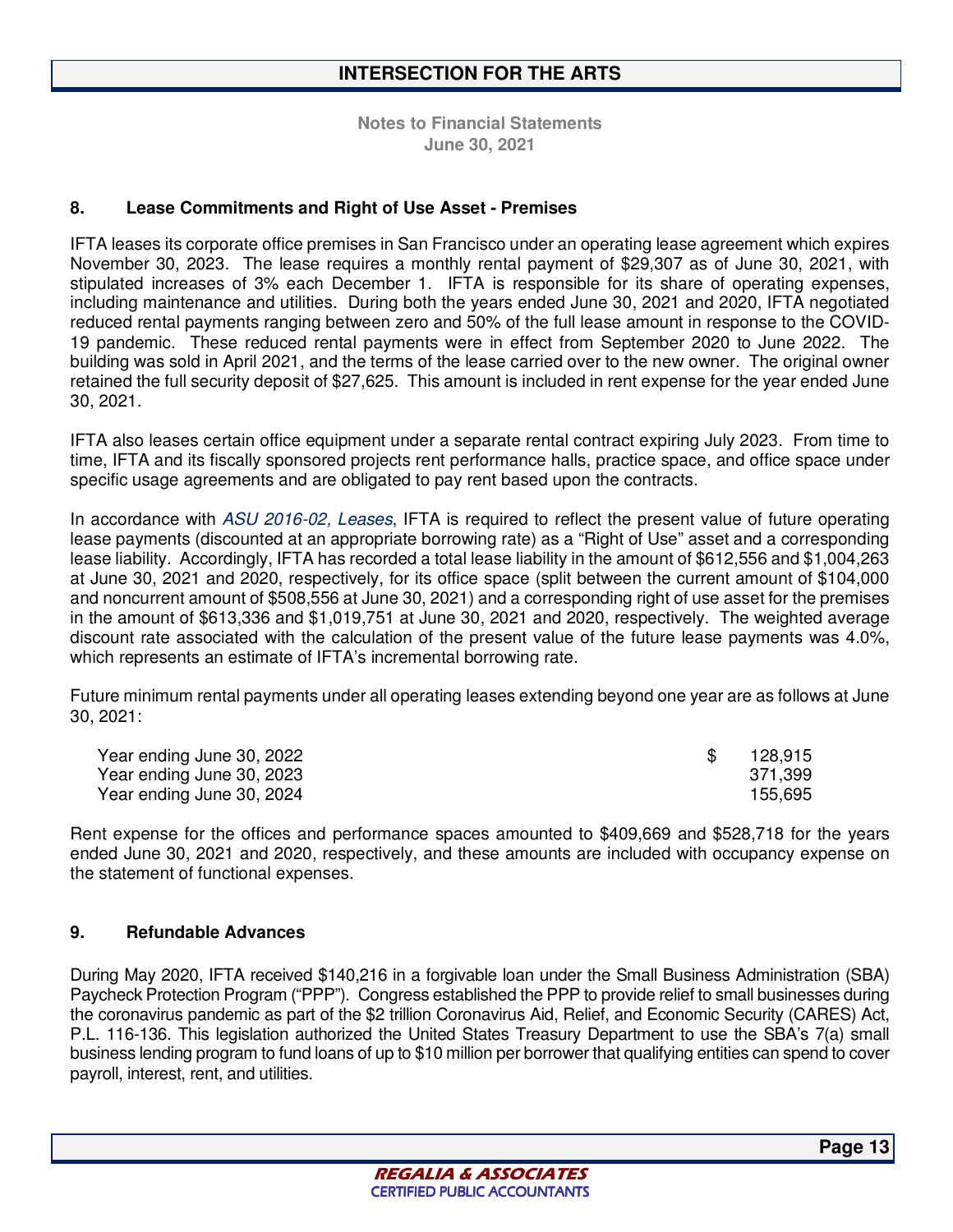#### **9. Refundable Advances** *(continued)*

Under the guidance in *FASB ASC 958-605*, management initially recorded this forgivable loan as a refundable advance – PPP loan. IFTA expended the funds for payroll, operating overhead, and other eligible costs in accordance with its agreement with the SBA. In April 2021, having fulfilled all of the required conditions, IFTA received full forgiveness of the PPP loan, recording the full \$140,216 as government support in the statement of activities and changes in net assets.

A portion of IFTA's revenue is derived from cost-reimbursable state and local government grants, which are conditioned upon certain performance requirements and/or the incurrence of allowable qualifying expenses. Amounts received are recognized as revenue when IFTA has incurred expenditures in compliance with specific grant provisions. Any amounts received prior to incurring qualifying expenditures are reported as other refundable advances in the statement of financial position. IFTA entered into cost-reimbursable grants of \$2,676,179 which have not been recognized as of June 30, 2021 because qualifying expenditures had not yet been incurred. As of June 30, 2021 and 2020, IFTA has received \$857,978 and \$27,084, respectively, in refundable advances for which qualifying expenditures had not been incurred.

#### **10. Net Assets with Donor Restrictions**

IFTA recognizes support from net assets with donor restrictions when the restrictions imposed by the donors have been satisfied or expire. Net assets with donor restrictions consist of the following at June 30:

|                             |   | 2021      |    | 2020      |
|-----------------------------|---|-----------|----|-----------|
| Restricted for:             |   |           |    |           |
| Fiscally sponsored projects | S | 1,037,404 | -S | 1,188,486 |
| Capacity building           |   |           |    | 17,000    |
| Future periods              |   | 15,000    |    | 65,000    |
|                             | S | 1,052,404 | \$ | 1,270,486 |

During the years ended June 30, 2021 and 2020, additions to net assets with donor restrictions amounted to \$2,198,073 and \$2,889,032, respectively. During the years ended June 30, 2021 and 2020, IFTA released \$2,416,155 and \$3,183,884, respectively, from net assets with donor restrictions to net assets without donor restrictions.

#### **11. Compensated Absences (Accrued Payroll and Related Benefits)**

Financial statement presentation follows the recommendations of *ASC 710.25, Compensated Absences*. Under ASC 710.25, IFTA is required to record a liability for the estimated amounts of compensation for future absences. Employees are permitted to accrue a specific number of hours of vacation which is payable upon termination of the employee. Sick leave is not paid upon termination. Annual leave accruals are recorded in the financial statements as an accrued liability on the statement of financial position based on hourly rates in effect at the end of the year. Accrued payroll liabilities amounted to \$35,887 and \$31,400 at June 30, 2021 and 2020, respectively, and are included with accounts payable and accrued liabilities on the statement of financial position.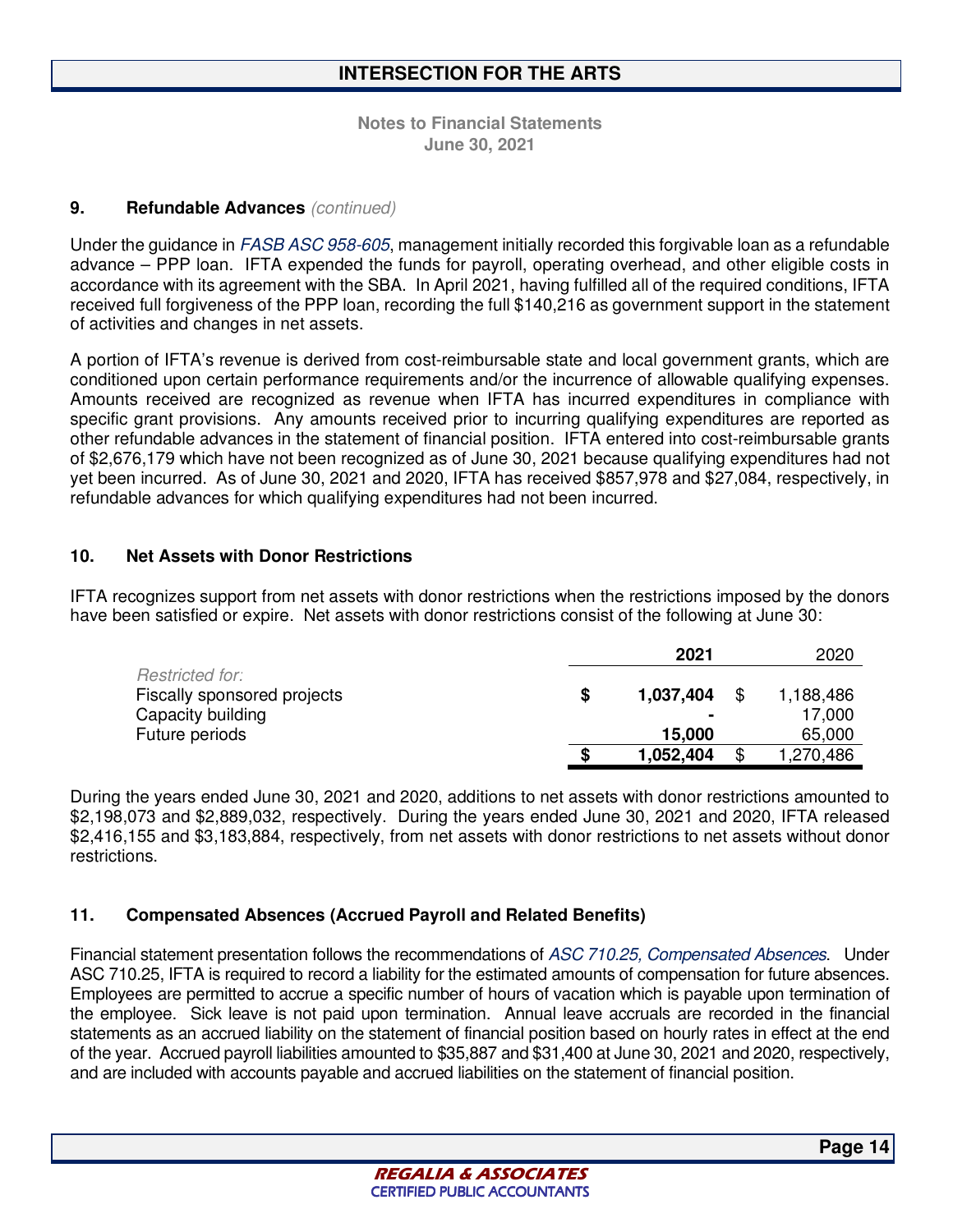#### **12. Advertising and Promotion**

Advertising and promotion costs are expensed as incurred. Advertising and promotion expense amounted to \$10,229 and \$10,937 for the years ended June 30, 2021 and 2020, respectively.

#### **13. In-kind Contributions (Donated Services and Materials)**

During the years ended June 30, 2021 and 2020, IFTA was the recipient of a substantial amount of in-kind contributions and these donated services, materials and facilities were recorded at their estimated fair values as program and supporting revenues and expenses. The estimated values of these contributions are summarized as follows:

| 2021   | 2020   |
|--------|--------|
| $\sim$ | 10,800 |
| 1.000  |        |
| 1.000  | 10.875 |
|        |        |

#### **14. Commitments and Contingencies**

In the normal course of business there are outstanding various commitments and contingent liabilities, such as commitments to enter into contracts and future performances, which are not reflected in the financial statements. Such commitments and contingencies also include risks associated with various economic and operating factors, which include (a) Grant restrictions and donor conditions which obligate IFTA to fulfill certain requirements as set forth in grant instruments, (b) Funding levels which vary based on factors beyond IFTA's control, such as generosity of donors and general economic conditions, (c) Employment and service agreements with key management and operating personnel, and (d) Financial risks associated with funds on deposit at bank and investment brokerage accounts. Management believes that such commitments, contingencies and risks will not have a material adverse effect on the financial statements. Certain of the grants and contracts (including current and prior costs) are subject to audit and final acceptance by the granting entities.

#### **15. COVID-19**

As a result of COVID-19 and its variants, the worldwide threat continues to (a) impact financial markets, (b) threaten revenue streams, and (c) impact private enterprises with which IFTA conducts business. Business continuity, including supply chains and consumer demand across a broad range of industries and countries, continues to present challenges. Management continues to monitor and evaluate its options. These financial statements reflect certain economic ramifications which impacted the years ended June 30, 2021 and 2020.